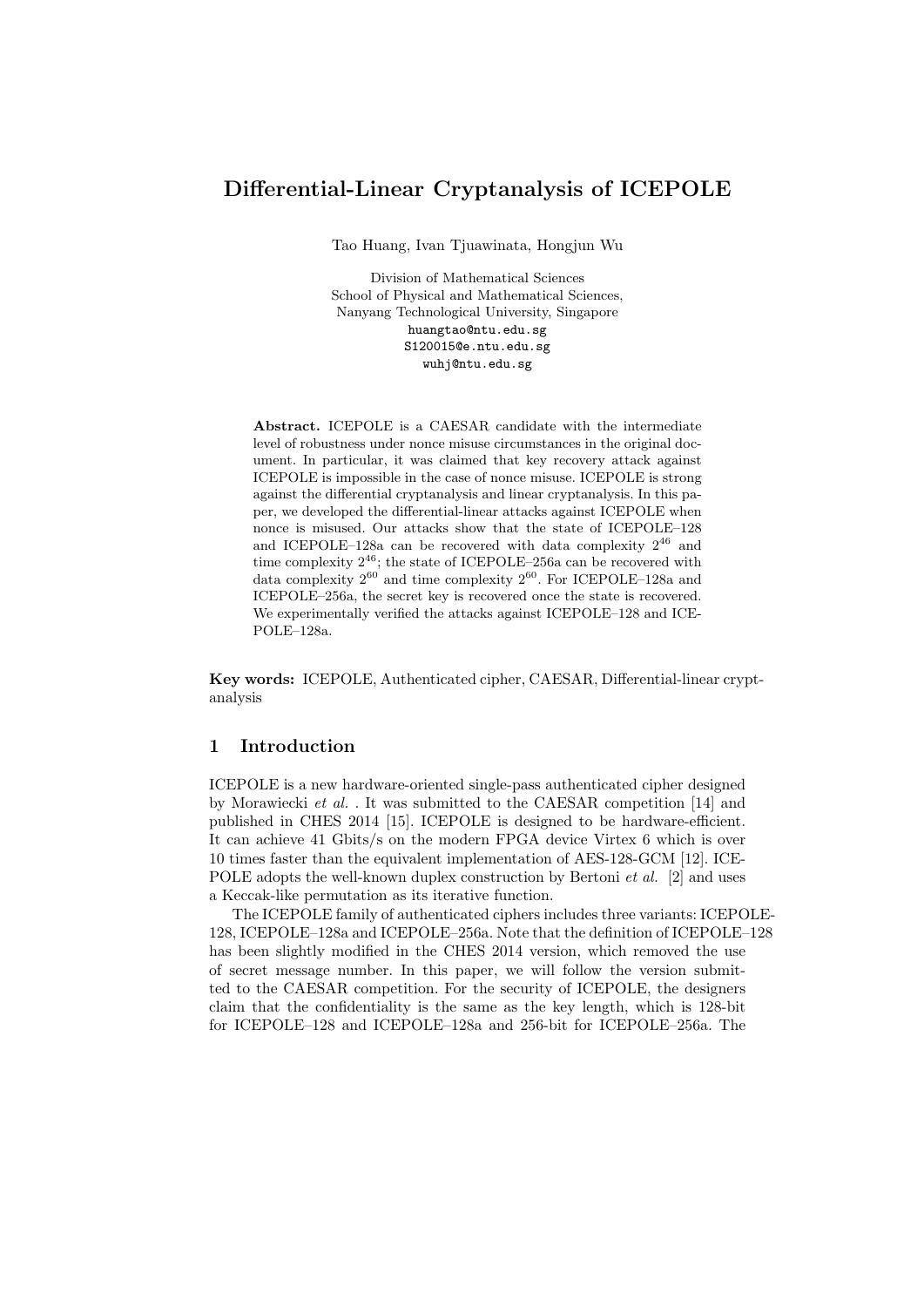authentication security is 128-bit for all the three variants. In particular, it is mentioned in the document that the internal permutation is strong enough such that "in the case of nonce reuse the key-recovery attack is not possible" and the authenticity "is not threatened by nonce reuse".

In this paper, we apply the differential-linear cryptanalysis to study the security of the permutation of the ICEPOLE family. The differential-linear cryptanalysis is the combination of differential cryptanalysis [5] and linear cryptanalysis [11]. It was introduced by Langford and Hellman in [9] in 1994 to attack the block cipher DES, and later Biham, Dunkelman and Keller gave an enhanced version of this method [3] . This method has been applied to analyze a number of block ciphers such as Serpent  $[4, 7]$ , CTC2  $[8, 10]$  and SHACAL–2  $[16]$ . Differential-linear attack is also successful in the analysis of certain stream ciphers, e.g., Phelix which involves the message in the state update function [17].

Although the design of authenticated cipher ICEPOLE is different from block ciphers, we manage to exploit the differential-linear property of the permutation when the nonce is reused  $<sup>1</sup>$ . We show that under the nonce-reuse assumption,</sup> there exists distinguishing attacks on ICEPOLE with both time and data complexity less than  $2^{36}$ . Furthermore, it is possible to recover the 256 bits unknown state of ICEPOLE–128 and ICEPOLE–128a with practical complexity  $2^{46}$ , and recover the 320 bits unknown state of ICEPOLE–256a with complexity  $2^{60}$ . We experimentally verified our results by recovering the state of ICEPOLE–128 using a 64-core server within 10 days. Thus, the security claims of ICEPOLE do not hold under the nonce-reuse circumstances.

Due to the analysis of this paper, the designers have updated the security claims as "in the case of nonce misuse, the intermediate level of robustness (specified in the documentation) holds only when the SMN is present and respected, namely each message has the corresponding, unique secret message number"  $[13]$ . In the presence of unique SMN, the attack in this paper will no longer work. The reason is that the unique SMN plays the role of the nonce in the initialization, and prevents the differential attack in the message processing.

The rest of this paper is structured as follows: The specification of ICEPOLE is given in Section 2. Section 3 describes a differential-linear distinguishing attack on ICEPOLE. Section 4 introduces the state-recovery attack. Section 5 provides our experimental results of the state-recovery attack on ICEPOLE-128. Section 6 concludes the paper.

# 2 The ICEPOLE Authenticated Cipher

The ICEPOLE family of authenticated ciphers uses three parameters: key length (128 or 256 bits), secret message number (SMN) length (0 or 128 bits) and nonce length (96 or 128 bits). ICEPOLE –128 has 128-bit secret message number, 128 bit key, and 128-bit nonce. The other two variants, ICEPOLE –128a and ICE-POLE –256 a, have no secret message number with 128- and 256-bit secret key

<sup>&</sup>lt;sup>1</sup> Here *nonce* includes the public message number and secret message number. The associated data is set to be identical or empty which is generally allowed.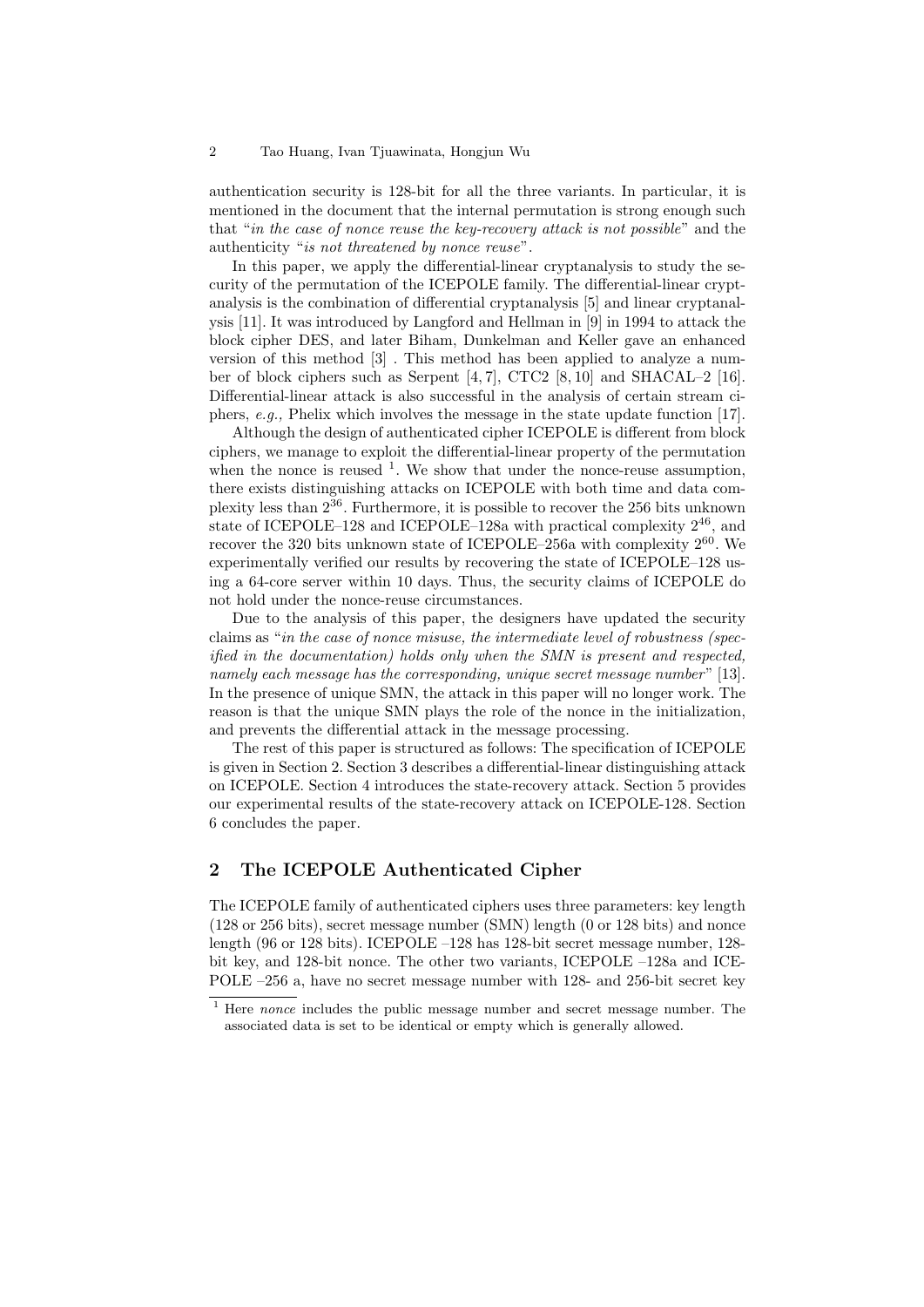respectively. The nonce length for these two variants is 96-bit. We will briefly describe the specification of ICEPOLE authenticated cipher. The full specification can be found in [14]. An overview of ICEPOLE–128 is provided in Figure 1.



Fig. 1. General scheme of ICEPOLE encryption and authentication (Fig. 1 of [14])

#### 2.1 Notations

The ICEPOLE algorithm has a 1280-bit internal state S. It uses the little-endian convention. The organization of internal state is similar to Keccak [1], which uses a 3-dimension structure. Therefore, the 1280-bit state  $S$  can be represented as  $S[4][5][64]$ , or shortly  $S[4][5]$ , an array of 64-bit words. For  $S[x][y][z]$ , it is corresponding to the  $64(x + 4y) + z$ -th bit of the input. ICEPOLE uses  $4 \times 5$ slices. Each slice has 4 rows and 5 columns. And  $S_{n}$  denotes the first n bits of the state.

## 2.2 The ICEPOLE permutation P

The permutation  $P$  is applied iteratively on the ICEPOLE state  $S$  during the encryption and authentication. Each permutation is called a round or R. The 6–and 12–round of P are represented as  $P_6$  and  $P_{12}$  respectively. Each round includes five operations:  $\mu$ ,  $\rho$ ,  $\pi$ ,  $\psi$ , and  $\kappa$ .

$$
R = \kappa \circ \psi \circ \pi \circ \rho \circ \mu
$$

The operations are defined as follows:

 $\mu$ :

A column vector  $(Z_0, Z_1, Z_2, Z_3)$  is multiplied by a constant matrix to produce a vector of four 5-bit words.

$$
\begin{bmatrix} 2 & 1 & 1 & 1 \\ 1 & 1 & 18 & 2 \\ 1 & 2 & 1 & 18 \\ 1 & 18 & 2 & 1 \end{bmatrix} \times \begin{bmatrix} Z_0 \\ Z_1 \\ Z_2 \\ Z_3 \end{bmatrix} = \begin{bmatrix} 2Z_0 + Z_1 + Z_2 + Z_3 \\ Z_0 + Z_1 + 18Z_2 + 2Z_3 \\ Z_0 + 2Z_1 + Z_2 + 18Z_3 \\ Z_0 + 18Z_1 + 2Z_2 + Z_3 \end{bmatrix}
$$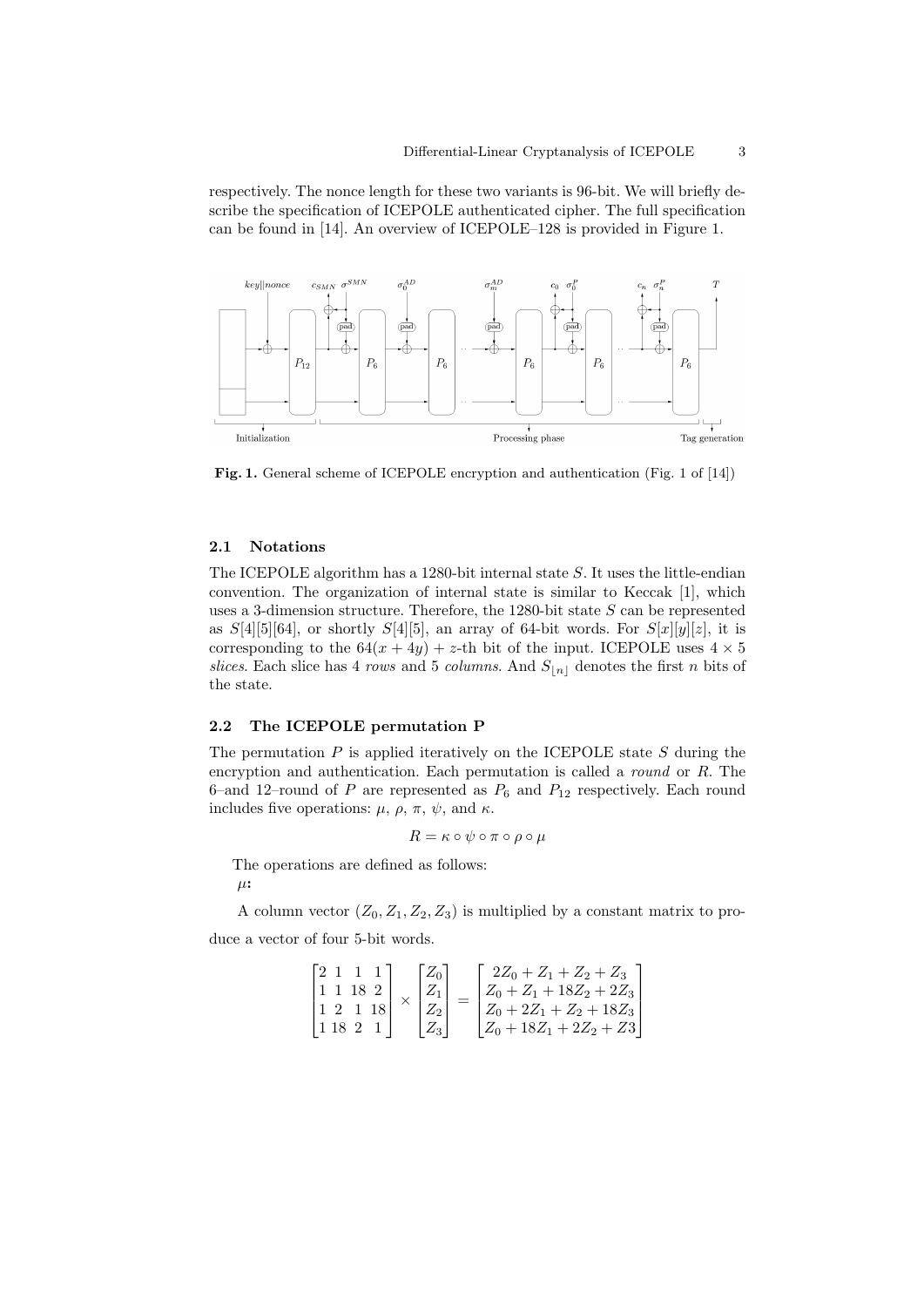The operations are done in  $GF(2^5)$ . The irreducible polynomial  $x^5 + x^2 + 1$ is used for the field multiplication. And  $\mu$  can be efficiently implemented with simple bitwise equations, see Appendix B in [14].

 $\rho$ :

The  $\rho$  step is the bitwise rotation on each of the 20 64-bit words. It is defined as:

$$
\rho(S[x][y]) = S[x][y] \ll \text{offsets}[x][y] \qquad \text{for all } 0 \le x \le 3, \ (0 \le y \le 4)
$$

The rotation offsets are as follows:

```
offset[0][0] := 0 offset[0][1] := 36 offset[0][2] := 3 offset[0][3] := 41offset[0][4] := 18 offset[1][0] := 1 offset[1][1] := 44 offset[1][2] := 10<br>offset[1][3] := 45 offset[1][4] := 2 offset[2][0] := 62 offset[2][1] := 6
                        offset[1][4] := 2 offset[2][0] := 62 offset[2][1] := 6offset[2][2] := 43 offset[2][3] := 15 offset[2][4] := 61 offset[3][0] := 28
offset[3][1] := 55 offset[3][2] := 25 offset[3][3] := 21 offset[3][4] := 56
```
π:

 $\pi$  reorders the bits within each slice. It maps  $S[x][y]$  to  $S[x'][y']$  using following rule:

 $x' := (x + y) \mod 4$  $-y' := (((x + y) \mod 4) + y + 1) \mod 5$ 

 $\phi$ :

 $\phi$  is the S-box layer. ICEPOLE uses following 5-bit S-box:

{ 31, 9, 18, 11, 5, 12, 22, 15, 10, 3, 24, 1, 13, 4, 30, 7, 20, 21, 6, 23, 17, 16, 2, 19, 26, 27, 8, 25, 29, 28, 14, 0 }

The  $\phi$  applies the 5-bit S-box to all the 256 rows of the state. κ:

In  $\kappa$  the 64-bit constant is xored with S[0][0]. The constants are different for each round and we omit the values here.

### 2.3 Initialization

First, the state  $S$  is initialized with 1280-bit constant: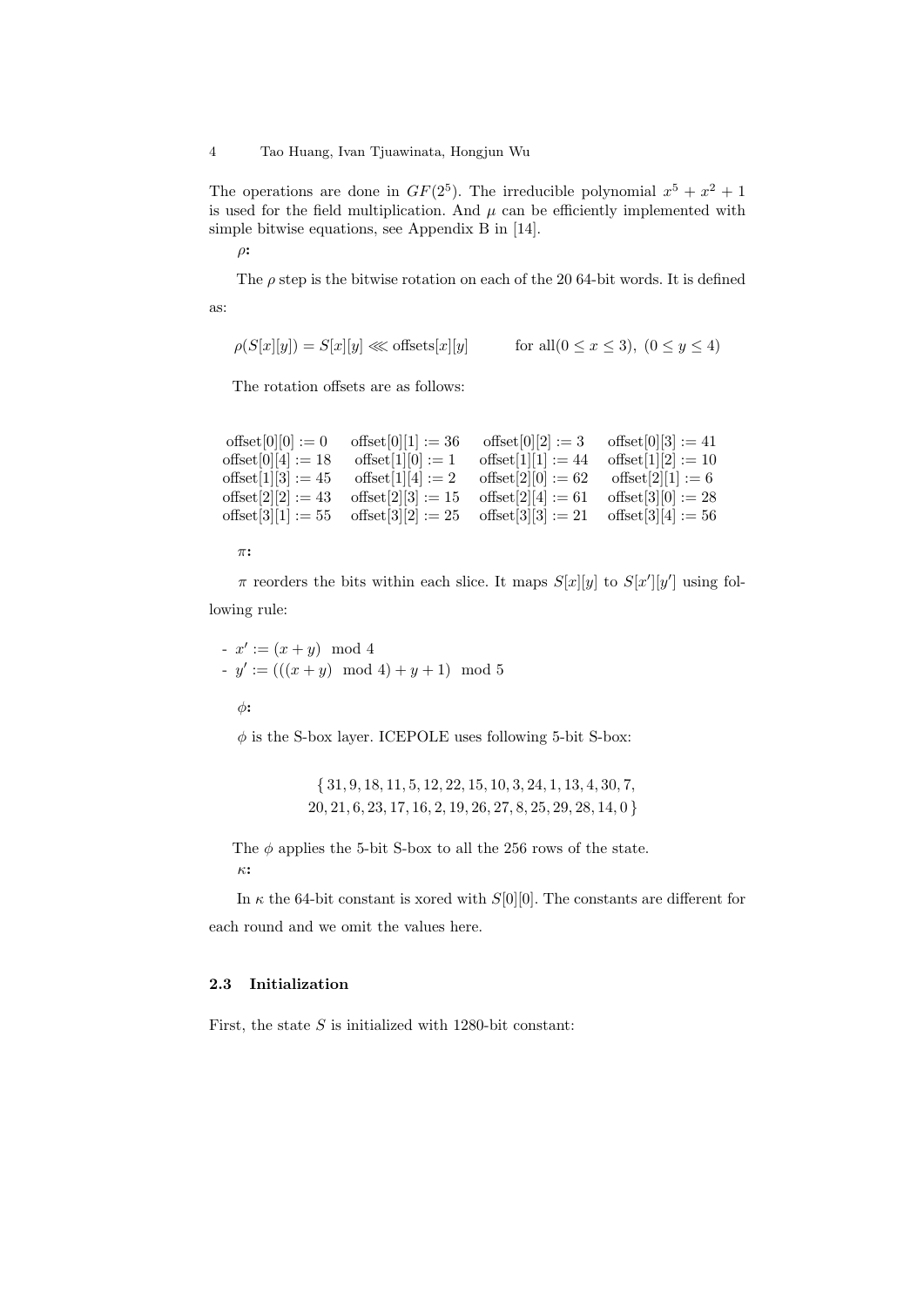| $S[0][0] := 0XFF97A42D7F8E6FD4$ | $S[0][1] := 0X90FEE5A0A44647C4$  |
|---------------------------------|----------------------------------|
| $S[0][2] := 0X8C5BDA0CD6192E76$ | $S[0][3] := 0XAD30A6F71B19059C$  |
| $S[0][4] := 0X30935AB7D08FFC64$ | $S[1][0] := 0XEB5AA93F2317D635$  |
| $S[1][1] := 0XA9A6E6260D712103$ | $S[1][2] := 0X81A57C16DBCF 555F$ |
| $S[1][3] := 0X43B831CD0347C826$ | $S[1][4] := 0X01F22F1A11A5569F$  |
| $S[2][0] := 0X05E5635A21D9AE61$ | $S[2][1] := 0X64BEFEF28CC970F2$  |
| $S[2][2] := 0X613670957BC46611$ | $S[2][3] := 0XB87C5A554FDO0ECB$  |
| $S[2][4] := 0X8C3EE88A1CCF32C8$ | $S[3][0] := 0X940C7922AE3A2614$  |
| $S[3][1] := 0X1841F924A2C509E4$ | $S[3][2] := 0X16F53526E70465C2$  |
| $S[3][3] := 0X75F644E97F30A13B$ | $S[3][4] := 0XEAF1FF7B5CECA249$  |
|                                 |                                  |

Then, the key  $(K)$  and the nonce are XORed to the state. The nonce is 128-bit for ICEPOLE–128. And the 96-bit nonce for ICEPOLE–128a and ICEPOLE–256a will be padded with 32 zeros to form a 128-bit *nonce*. *nonce*<sub>0</sub> and *nonce*<sub>1</sub> denote two 64-bit words of the padded nonce.

For ICEPOLE–128 and ICEPOLE–128a,  $K_0$  and  $K_1$  denote two 64-bit words of the key,

> $S[0][0] := S[0][0] \oplus K_0$  $S[1][0] := S[1][0] \oplus K_1$  $S[2][0] := S[2][0] \oplus \textit{nonce}_0$  $S[3][0] := S[3][0] \oplus nonce_1$

For ICEPOLE–256a,  $K_0$ ,  $K_1$ ,  $K_2$  and  $K_3$  denote four 64-bit words of the key,

 $S[0][0] := S[0][0] \oplus K_0$  $S[1][0] := S[1][0] \oplus K_1$  $S[2][0] := S[2][0] \oplus K_2$  $S[3][0] := S[3][0] \oplus K_3$  $S[0][1] := S[0][1] \oplus \text{nonce}_0$  $S[1][1] := S[1][1] \oplus nonce_1$ 

After that, the  $P_{12}$  permutation is applied to the state S.

#### 2.4 Processing associated data and plaintext

ICEPOLE–128 uses 128-bit secret message number (SMN)  $\sigma^{SMN}$ . It will be processed before associated data and the plaintext. Since ICEPOLE–128a and ICEPOLE–256a do not have SMN, only the associated data  $\sigma_i^{AD}$  and the plaintext  $\sigma_i^P$  will be processed.

For ICEPOLE–128 and ICEPOLE–128a, the length of blocks  $\sigma_i^{AD}$  and  $\sigma_i^{F}$ is in the range [0, 1024] bits. The blocks will be padded to 1026 bits according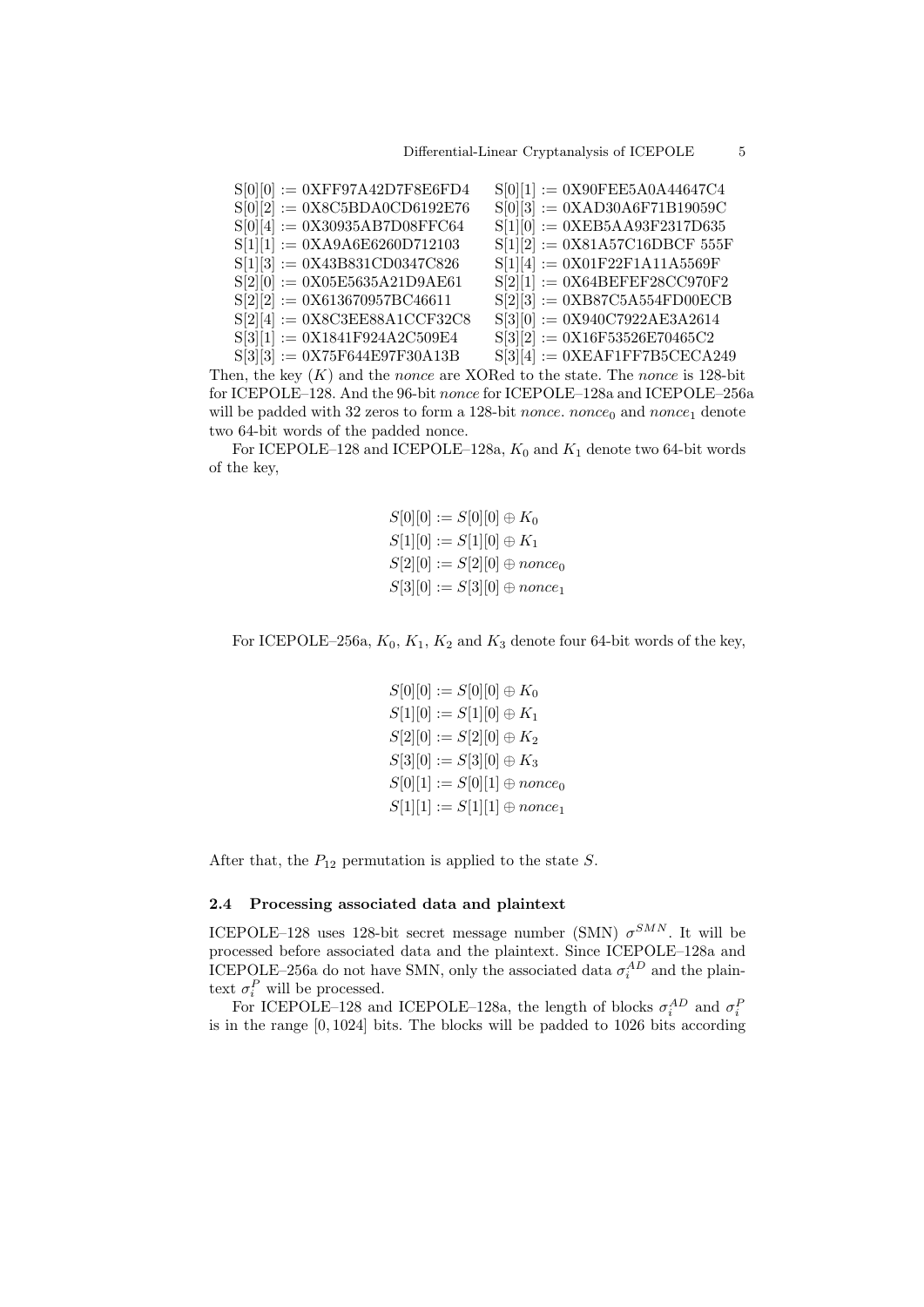to following rule. First, a *frame bit* is appended. It is set to '1' for the last  $\sigma^{AD}$ block and all  $\sigma_i^P$  except the last one. For all other blocks, it is set to '0'. Then, a bit '1' is appended, following by '0's to make the length of padded block be 1026-bit. The number of blocks under a single key is less than  $2^{126}$ .

For ICEPOLE–256a, the associated data and plaintext blocks have length in the range [0, 960]. The same padding rule is applied and the padded blocks have length 962-bit. The number of blocks under a single key is less than  $2^{62}$ .

The process of secret message number is as below for ICEPOLE–128:

 $c_{SMN}=S_{\lfloor 128 \rfloor} \oplus \sigma^{SMN}$  $\sigma^{SMN} := pad(\sigma^{SMN})$  $S_{\lfloor 1026 \rfloor} := S_{\lfloor 1026 \rfloor} \oplus \sigma^{SMN}$  $S := P_6(S)$ 

The process of associated data and plaintext blocks is as below:

$$
\begin{array}{l} \textbf{for all blocks}\ \sigma_i^{AD}\lbrace \\\sigma_i^{AD}:=pad(\sigma_i^{AD}) \\ S_{\lfloor 1026 \rfloor}:=S_{\lfloor 1026 \rfloor}\oplus \sigma_i^{AD} \\ S:=P_6(S) \end{array}
$$

for all blocks  $\sigma_i^P$ {  $c_i := S_{\lfloor l \rfloor} \oplus \sigma_i^P$  (*l* is the length of  $\sigma_i^P$ )  $\sigma_i^P := pad(\sigma_i^P)$  $S_{\lfloor 1026 \rfloor} := S_{\lfloor 1026 \rfloor} \oplus \sigma^F_i$  $S := P_6(S)$ }

### 2.5 Tag generation

After the AD and P are processed, the 128-bit tag T is derived:  $(T_0$  and  $T_1$  are two 64-bit words of T).

$$
T_0 := S[0][0]
$$
  

$$
T_1 := S[0][1]
$$

The decryption and verification is trivial and we omit it here.

### 2.6 Security goals of ICEPOLE

The main security goals of ICEPOLE are: 128-bit encryption security for ICEPOLE–128 and ICEPOLE–128a; 256-bit encryption security for ICEPOLE–256a; and 128 bit authentication security for all variants.

An important property of ICEPOLE is that the intermediate level of robustness under nonce-misuse circumstance. It claimed that

- 1. "...in the case of nonce reuse the key-recovery attack is not possible".
- 2. "Authenticity (integrity) in the duplex construction does not need a nonce requirement, thus is not threatened by nonce reuse.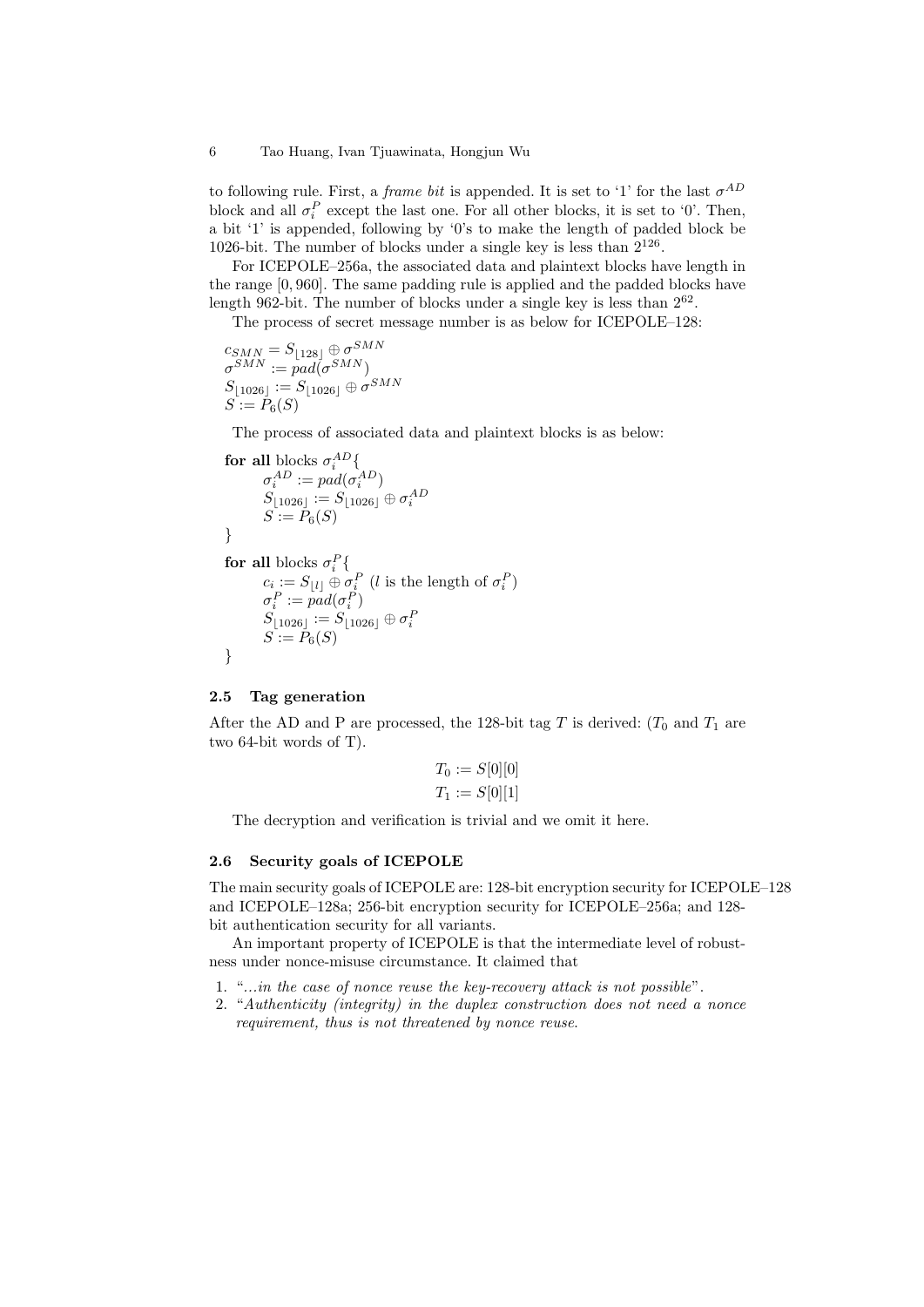### 3 Differential-Linear Distinguishing Attack on ICEPOLE

In [14], the designers have performed initial cryptanalysis on ICEPOLE, including the differential cryptanalysis, linear cryptanalysis and rotational cryptanalysis. In this section, we will revisit the cryptanalysis in [14] and introduce our analysis on ICEPOLE based on the differential-linear cryptanalysis. We would like to emphasize that our attacks only work under the assumption that the nonce and *secret message number* can be reused.

The main idea is to query messages with certain input difference and analyze the statistics of the differences of chosen bits (according to the linear mask) in the output. When the XORed differences of the chosen bits have a significant bias from 0.5, the adversary can distinguish the cipher from a random permutation. In [10], Lu studied the implicit assumptions made in [9] and [3] and gave a theorem to compute the probability for the differential-linear distinguisher under the original two assumptions:

- 1. The involved round functions behave independently.
- 2. The two inputs  $E_0(P)$  and  $E_0(P \oplus \alpha)$  of the linear characteristic for  $E_1$ behave as independent inputs with respect to the linear characteristic, where  $E_0$  is the encryption for the differential rounds and  $E_1$  is the encryption for the linear rounds,  $P$  is the plaintext and  $\alpha$  is the input difference.

Let  $\hat{p}$  be the probability that the input of the linear mask has no XORed difference after the differential step while  $\epsilon$  be the linear characteristic bias for the linear step. The theorem says that the probability that the XORed difference of the output linear mask to be 0 is  $\frac{1}{2} + 2(2\hat{p} - 1)\epsilon^2$ . In [6], Céline *et al.* further developed a method on computing the bias which only relies on the independence of the two parts of the cipher.

Hence, when the bias is large enough, it is possible to distinguish it from a random permutation. In the analysis on ICEPOLE, we first divide the encryption  $P_6$  into two parts with equal number of rounds. So the first 3 rounds will be the differential step and the last 3 rounds will be the linear step.

Our task is to find good 3-round differential characteristics and 3-round linear characteristics. Unless otherwise specified, we are discussing the ICEPOLE–128 and ICEPOLE–128a in this section under the nonce-misuse assumption. The ICEPOLE–256a is similar and we will discuss it later.

#### 3.1 Constructing the differential characteristics

In ICEPOLE, S-box is the only non-linear operation, and the maximum differential probability of the S-box is  $2^{-2}$ . The differential probability is largely determined by the number of active S-boxes. Although the designers expected that only 3% of the difference transitions has the maximum probability  $2^{-2}$ , this probability is not rare in the early rounds. This is because most of the active S-boxes have 1 bit input difference after the diffusion and the differential probability of a single ICEPOLE S-box is  $2^{-2}$  when the input and output differences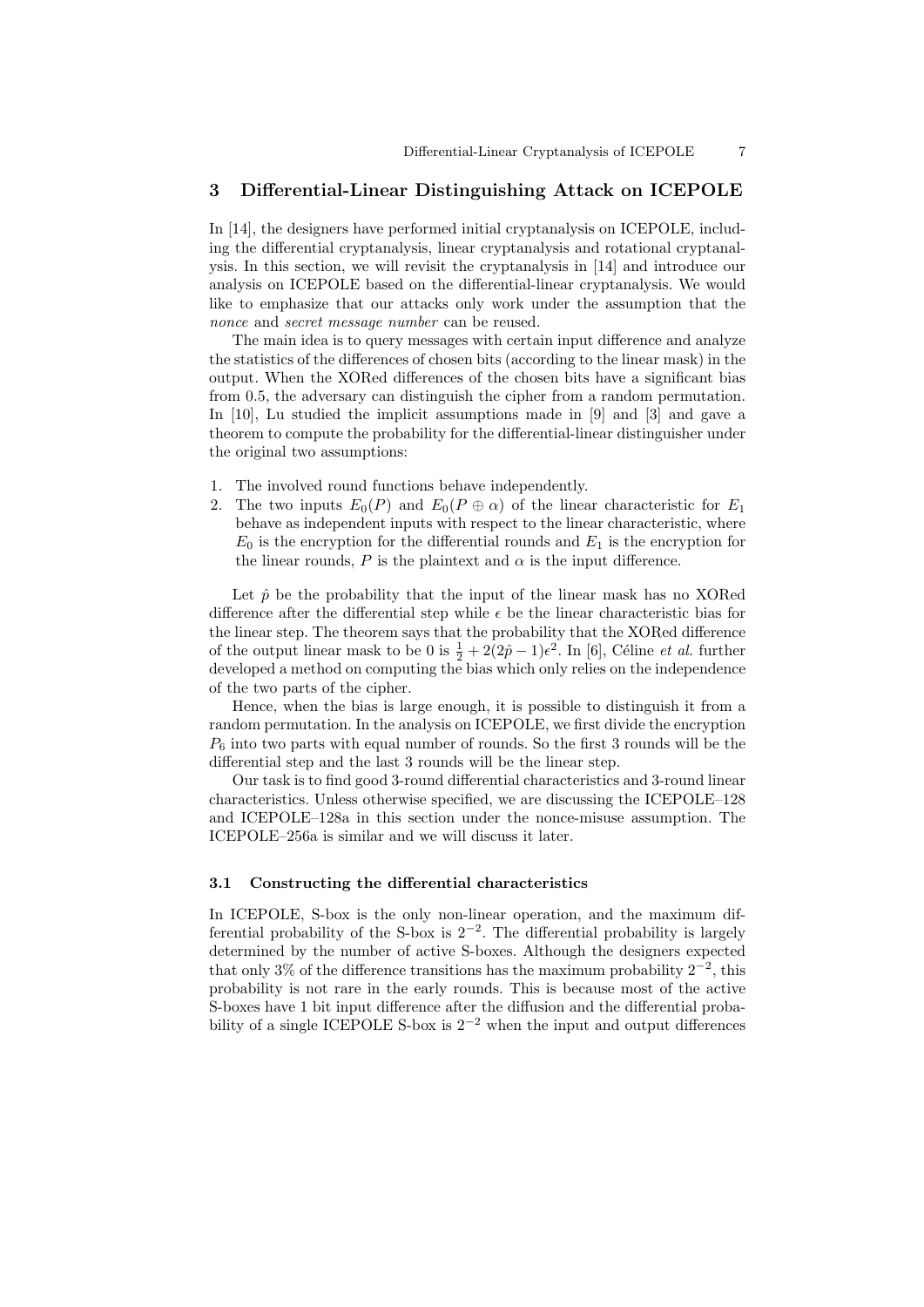are identical with weight 1. Those 1-to-1 identical difference transitions are preferred to the 1-to-n  $(n \geq 2)$  cases even with the same probability as they will propagate to less number of active S-boxes in the next round.

In [14], the designers analyzed the minimum number of active S-boxes using SAT solver and found that the minimum number is 9 for 3 rounds ICEPOLE. There is an intuitive way to construct the differential characteristics reach this lower bound. We can place 1 active S-box in the middle round and let it propagate backward and forward for one round. Then the number of active S-boxes will be in the form of  $4-1-4$ , which reaches the minimum number 9.

However, the above 3 round differential path is not feasible. In fact, only at most 1024 bits(for ICEPOLE–256a, 960 bits) out of the 1280 bits in a state can be affected by the plaintext and are feasible to introduce difference. Thus, we have the following observation on the operation  $\mu$ .

Observation 1 For any 20-bit slice, when the output difference is one bit after  $\mu$ , there is at least one bit input difference at the last column (S[·][4]).

This observation can be easily verified by analyzing the inverse operation of  $\mu$ .

Therefore, when an active S-box is propagated backward, it is likely that a number of active bits will be propagated to the last column of the input state, which is infeasible to introduce. And we programed to verify that it is impossible to find such feasible 4–1–4 differential path.

It implies that for any feasible differential characteristics of ICEPOLE, the minimum number of active S-boxes is 2 in the first round. As a result, we will consider the differential characteristics with two active S-boxes in the first round. The ideal case is that the output difference of each active S-box is only 1-bit. Then after  $\mu$ , this 1-bit difference in a slice will propagate to 4 bits. So we expect the good differential characteristics will have 8 active S-boxes in round 2 and no more than 32 active S-boxes in round 3.

We searched for good 3-round differential characteristics, and found 5 possible initial differences in Table 1 (the rotated differences on the 64-bit word are not considered here), which can lead to feasible 3-round differential characteristics. We will name them as  $D_1$ ,  $D_2$ ,  $D_3$ ,  $D_4$  and  $D_5$ .



Table 1. The initial differences. Each entry represents a 64-bit word.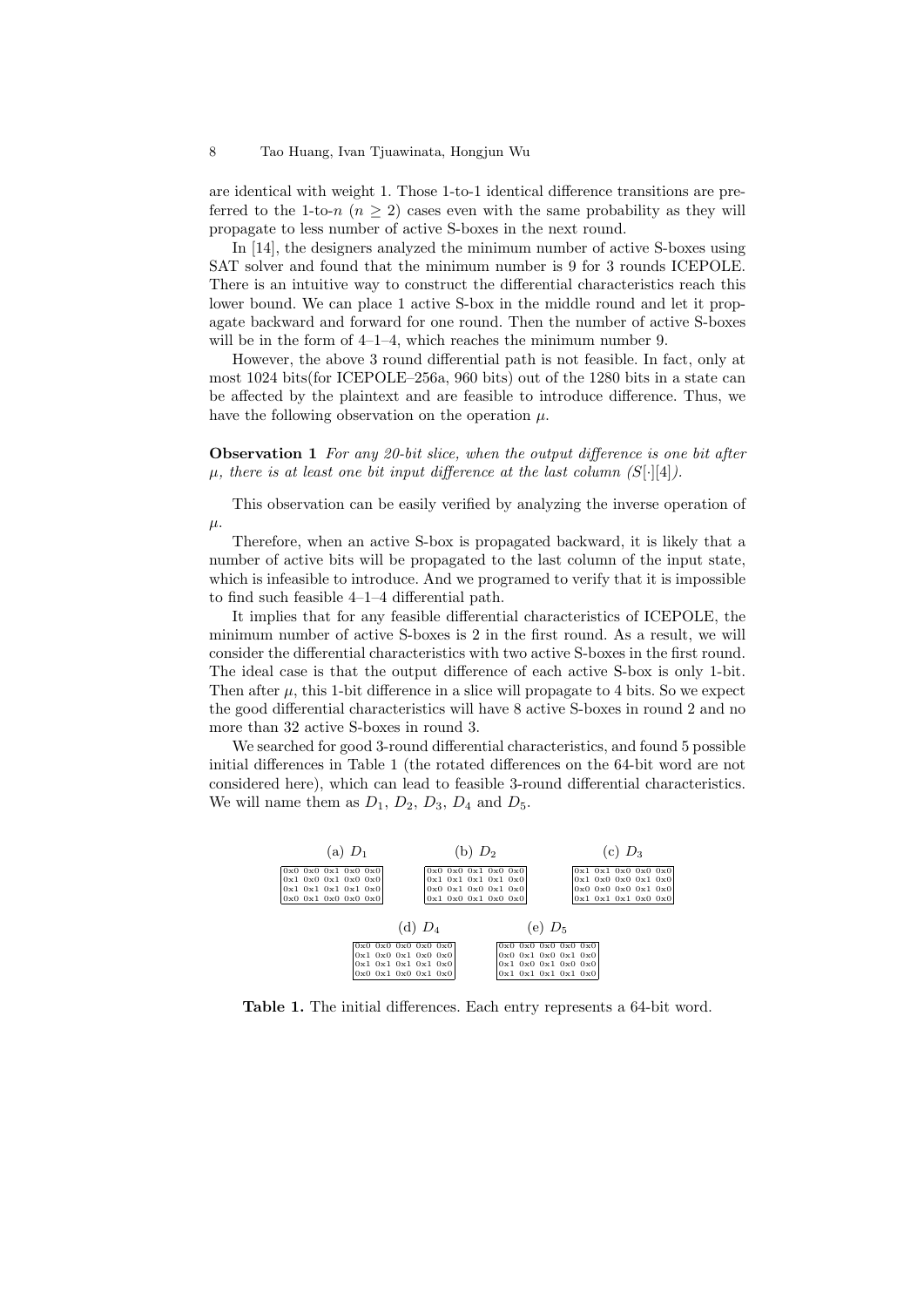The total number of 3-round active S-boxes is 42, which implies that the differential probability is at most  $2^{-84}$ . But in fact, the only requirement is that the input linear mask does not have XORed difference at the beginning of round 4. Hence, a large number of differential characteristics are satisfied. As long as the number of active S-boxes is relatively low (note that 32 is only 1/8 of the total 256 S-boxes), there is a high probability for the differential step.

### 3.2 Constructing the linear characteristic

The bias of an ICEPOLE linear characteristic is determined by the S-boxes involved in the linear characteristic. We use the following method to construct the 3-round linear characteristics.

Take a single bit in both the input and output masks of an S-box in the middle round. Then find related bits in the input of the first round (input linear mask) and the output of the third round before S-box (*output linear mask*), assuming that the S-boxes are identical mappings. The rationale here is that the 1-bit identical mappings have a bias  $\frac{3}{16}$ , it nearly reaches the maximum bias 2<sup>-2</sup> while keeping the masks low-weight.

The most essential criterion for the input and output masks is low-weight. When the input linear mask has lower weight, the probability that the input linear mask does not have XORed difference after the 3-round differential step will be higher. When the output linear mask has lower weight, less number of active S-boxes in round 6 will be involved in the linear relation.

Two good linear characteristics we found are given in Table 2. They are denoted as  $L_1$  and  $L_2$ .

| 0x0          | 0x800000000000000 0x2000000000 |                                    | 0x20000 | 0x800000000000040 |
|--------------|--------------------------------|------------------------------------|---------|-------------------|
| $0x40$ $0x0$ |                                | 0x800000000000000 0x2000020000 0x0 |         |                   |
|              | $0x0$ $0x2000000000$           | 0x800000000000000 0x40             |         | 0x2000020000      |
| 0x0          | 0x0                            | 0x800002000020000 0x0              |         | 0x40              |

| 0x0 | 0x4 | 0x0                                                        | 0x0                       | $0 \times 0$ |
|-----|-----|------------------------------------------------------------|---------------------------|--------------|
| 0x0 |     | $0 \times 200000$ $0 \times 2000000000000000$ $0 \times 0$ |                           | 0x0          |
| 0x0 | 0x0 | 0x20000000000                                              | $0x100000000000000$ $0x0$ |              |

 $0 \times 0$  0x80000000000 0x0

|                                     |            |     |                        | (c) Linear characteristic 2, input linear mask  |     |                                  |     |                   |
|-------------------------------------|------------|-----|------------------------|-------------------------------------------------|-----|----------------------------------|-----|-------------------|
| 0x120000004000000                   |            |     |                        | 0x80000000000000000 0x100000000000              |     | 0x0                              |     | 0x0               |
| 0x8020000000000000 0x4000000        |            |     |                        | $0 \times 800010000000000000000$                |     |                                  |     | 0x100000000000000 |
| 0x8100000000000000 0x20000000000000 |            |     |                        | 0x0                                             |     | 0x100000000000 0x4000000         |     |                   |
| 0x4000000                           |            |     | 0x8100100000000000 0x0 |                                                 |     | 0x0                              |     | 0x20100000000000  |
|                                     |            |     |                        | (d) Linear characteristic 2, output linear mask |     |                                  |     |                   |
|                                     | 0x400000x1 |     | 0x0                    |                                                 | 0x0 |                                  | 0x0 |                   |
|                                     | 0x8000     | 0x4 | 0x0                    |                                                 | 0x0 |                                  | 0x0 |                   |
|                                     | 0x0        | 0x0 |                        | $0 \times 2000000000000000000000$               |     |                                  | 0x0 |                   |
|                                     | 0x0        |     |                        | $0 \times 400$ $0 \times 20000000000$           |     | $0 \times 100000000000000000000$ |     |                   |

 $\mathbf{r}$  Linear characteristic 2, input linear masks  $\mathbf{r}$ 

Table 2. The linear characteristics, assuming S-boxes are identical mappings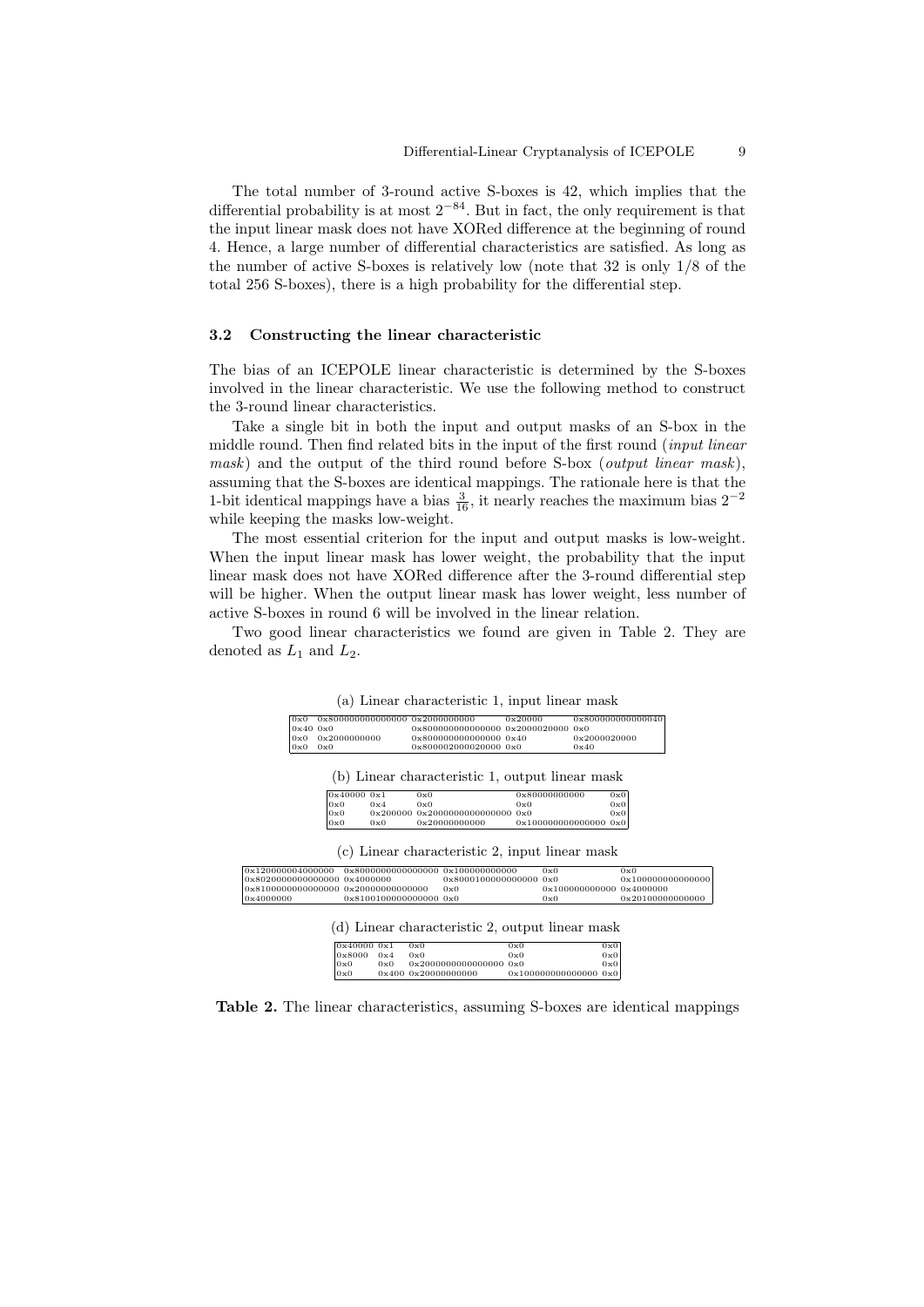#### 3.3 Observations to improve the attack

The following observation will be helpful in the selection of the differential characteristics.

**Observation 2** When the 1024 bits  $S[0..3][0..3]$  of an ICEPOLE state S are known, we are able to determine  $S[0][2]$ ,  $S[1][3]$ ,  $S[2][4]$ ,  $S[3][0]$ ,  $S[3][2]$  after  $\mu$ ,  $\rho$  and  $\pi$  operations are performed on S.

According to the above observation, we are able to determine the values of certain input bits to the S-boxes in the first round. Thus, we can update the differential tables for the S-boxes with fixed input values.

The following example shows how this will help to improve the differential probability. Suppose the input of an S-box is in the form "1  $*$  0  $*$  \*", where the '∗'s are the unknown bits and the '1' and '0' are the bits with fixed values, and the input difference is 2, then the output difference is 2 with probability 1, which is larger than the 0.25 in the general case. To get the fixed values, we can manipulate the input bits according to the mask in Table 3.

| 0x0             |                 | 0x800000010 0x200000001 0x0 |                                   | 0x0 |
|-----------------|-----------------|-----------------------------|-----------------------------------|-----|
| 0x800000010 0x0 |                 | $0 \times 0$                | $0 \times 200000001$ $0 \times 0$ |     |
| 0x0             | 0x80000001000x0 |                             | $0 \times 200000001$ $0 \times 0$ |     |
| 0x800000010 0x0 |                 |                             | 0x800000010 0x200000001 0x0       |     |

Table 3. Input mask for the fixed bits in round 1.

By setting the bits in  $S[0][1]$  selected by the mask 0x800000010 as '1' and all the other bits selected by the other masks as '0', the two active S-boxes in round 1 will satisfy the above condition on the input values.

Our next observation is about the S-box in the round 6 of  $P_6$ .

**Observation 3** When  $\ddot{4}$  of the 5 bits in the output of an S-box are known, it is possible to recover some of the input bits from the output bits of the S-boxes. Table 4 provides the probability that we can recover a bit at each position of the S-box input.

| Position                                                                                                | 0 1 2 3 4 |  |  |
|---------------------------------------------------------------------------------------------------------|-----------|--|--|
| Probability $\frac{6}{8} \left  \frac{5}{8} \right  \frac{4}{8} \left  \frac{4}{8} \right  \frac{1}{8}$ |           |  |  |

Table 4. Probability that the input bits can be recovered for an S-box at round 6.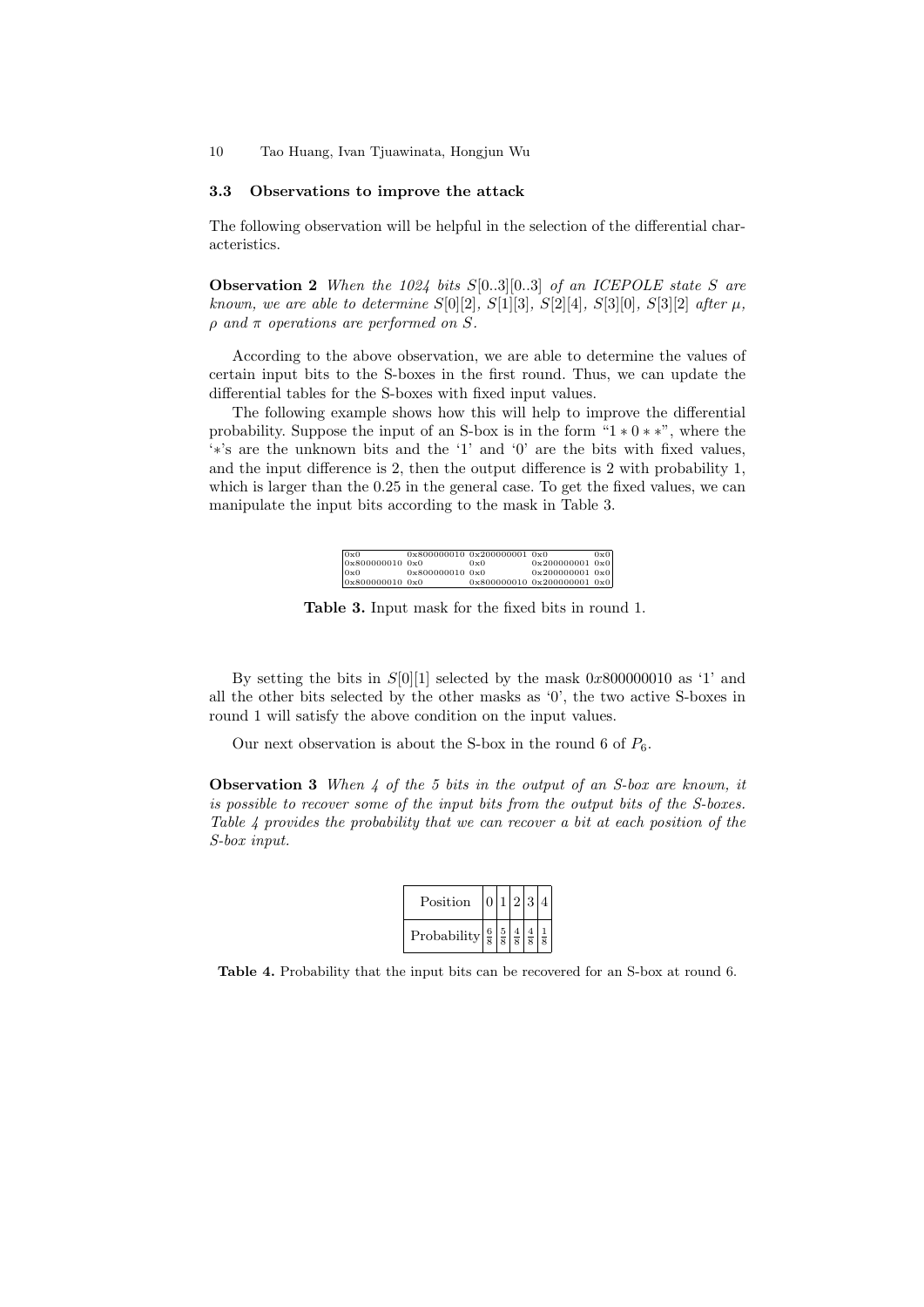Since the ciphertext is generated by XORing the keystream and the plaintext, we can obtain the values of at most 1024 bits in the state after 6 rounds. For ICEPOLE–128 and ICEPOLE–128a, 4 of the 5 bits in the output of all the Sboxes are known. And for ICEPOLE–256a, 4 of the 5 bits for 192 S-boxes and 3 of the 5 bits for 64 S-boxes in the output are known.

Therefore, instead of using the bias of the linear relation in the round 6, we can recover the chosen input bits in round 6 before S-box by enumerating the values of output bits. This can then be used to recover the value of the bit in the linear relation in the output of round 5.

For example, if we consider the output linear mask of  $L_1$ , the probability that we can recover the 8 bits can be computed as

$$
Pr_{L_1} = (3/4) \times (5/8)^3 \times (1/2)^4 = 2^{-6.45}.
$$

And using these 8 bits, we can compute the value of bit  $S[1][1][0]$  at the output of round 5.

Similarly, the probability for  $L_2$  is

$$
Pr_{L_2} = (3/4)^2 \times (5/8)^3 \times (1/2)^3 = 2^{-5.86}.
$$

#### 3.4 Concatenating the differential and linear characteristics

After the 3-round differential characteristics and 3-round linear characteristics are constructed, we can concatenate them to form 6-round differential-linear characteristics.

First, we choose the initial difference  $D_2$  because the two active S-boxes in round 1 are in the last row which has two known bits. The difference of state before the S-box for  $D_2$  is given in Table 5.

| $0x0$ 0x0   | 0x0                             | $0x0$ $0x0$ |
|-------------|---------------------------------|-------------|
| $0x0$ 0x0   | 0x0                             | $0x0$ $0x0$ |
| $0x0$ $0x0$ | 0x0                             | $0x0$ $0x0$ |
|             | 0x0 0x400 0x20000000000 0x0 0x0 |             |

**Table 5.** The difference of state before the first S-box in  $D_2$ .

To choose the 3-round linear characteristic, we consider all the possible rotations of the two linear characteristics  $L_1$  and  $L_2$  given in Section 3.2. There are 128 possible rotated linear characteristics. The selection of linear characteristic is done experimentally:

- 1. Randomly pick 1024-bit plaintext blocks pairs with the chosen initial difference  $D_2$  and the fix values  $(1, 0)$  for the two known bits at positions 0 and 2 in the round 1 active S-boxes.
- 2. After 5 rounds, verify whether the XORed difference of the states under the linear characteristic is zero or not. If it is zero, add it to a counter cntSame.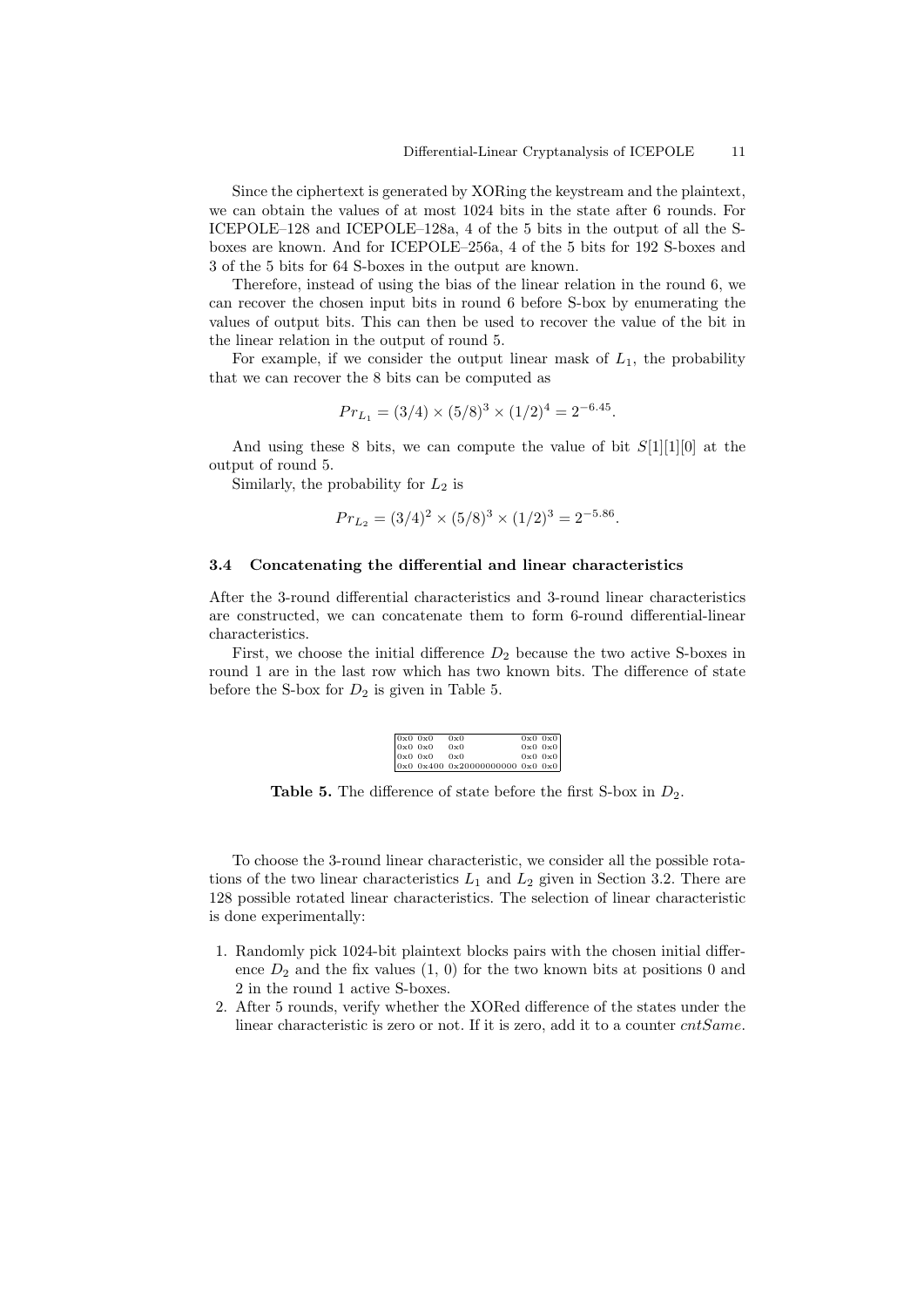- 12 Tao Huang, Ivan Tjuawinata, Hongjun Wu
- 3. Repeat the above process, and choose the one with highest bias at  $cntSame$ from 0.5.

For  $D_2$  as the initial difference, the highest bias is  $2^{-9.2}$  when the linear characteristic  $L_1$  left rotated by 33 bits is used.

We remark that since round independence does not hold in the case of ICE-POLE, the experimental results would be better choices for the biases rather than the theoretical estimation.

From the bias above, we immediately get a distinguishing attack on ICE-POLE.

- 1. Generate 233.<sup>9</sup> pairs of two-block plaintext such that the first 1024-bit plaintext block has initial difference  $D_2$  and the fixed values as specified above. All the other bits are random.
- 2. Use ICEPOLE to encrypt the plaintext blocks and then decide the 1024 bits input and output state of the first  $P_6$ . Discard those pairs if the two bits in round 5 output in the linear characteristic  $L_1$  left rotated 33 bits cannot be recovered. Note that for each bit, the probability is  $2^{-6.45}$  to recover. So there are  $2^{21}$  pairs left. Then compute the bit at position  $S[1][1][33]$  of the output of round 5 using the recovered bits from round 6.
- 3. Analyze the bias of the XORed difference of those two bits  $(S[1][1][33])$ . If the bias is larger than  $2^{-10.2}$  we conclude that it is the ICEPOLE encryption.

The success probability is computed by using the normal distribution to approximate the binomial distribution of the bias. For ICEPOLE, the bias is a random variable  $X \sim N(n(1/2 + 2^{-9.2}), n(1/2 + 2^{-9.2})(1/2 - 2^{-9.2}))$ , where *n* is the number of pairs of the recovered 5 rounds output. When  $n = 2^{21}$ , the probability that  $X \geq 2^{-10.2}$  is 99.3%. A random permutation, on the other hand, has its bias to be a random variable  $Y \sim N(n/2, n/4)$ . The value is larger than  $2^{-10.5}$  with probability 0.7%. Hence, we have a very good chance to distinguish the ICEPOLE encryption from a random permutation by using  $2^{35.9}$  plaintext blocks (a pair of two-block messages are counted as 4 plaintext blocks), assuming the nonce can be reused.

# 4 State Recovery Attack on ICEPOLE

In this section, we will use the differential-linear characteristics to launch state recovery attacks on ICEPOLE.

### 4.1 State recovery attacks on ICEPOLE–128 and ICEPOLE–128a

For ICEPOLE–128 and ICEPOLE–128a, there are 256 unknown bits in the state before  $P_6$ . They are in the last column of each slice. For convenience, we denote those four 64-bit unknown words in the last column as  $\{U_0, U_1, U_2, U_3\}$  according to the row index. We will recover them step by step.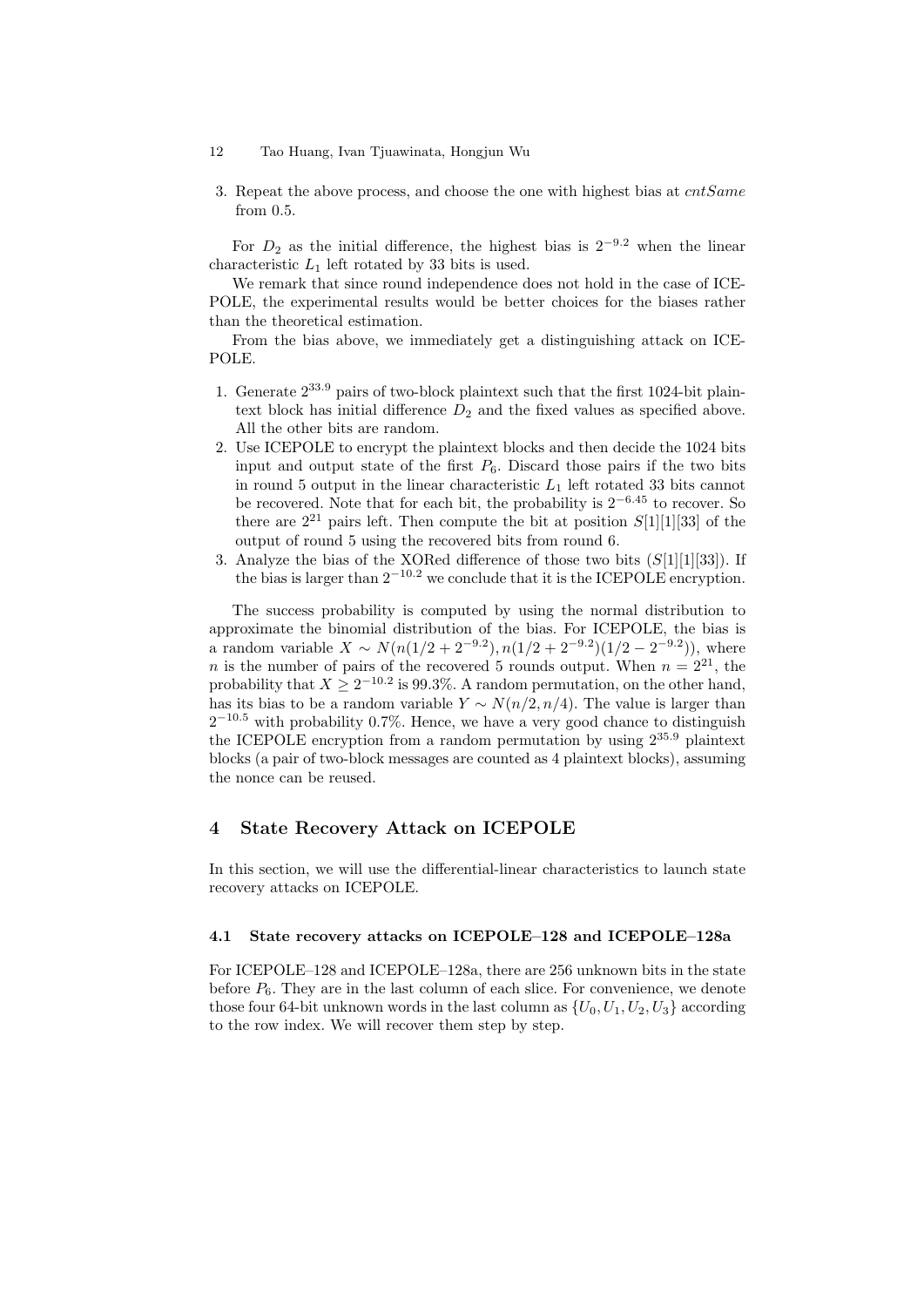#### 4.1.1 Recovering  $U_0$  and  $U_3$

To recover the unknown bits in the state, we will analyze the input values at the active S-boxes. For  $D_2$ , there are two active S-boxes in round 1. One has input difference 2 and the other has input difference 4. We will focus on the one with input difference 4 and denote the five input bits as  $b_0, b_1, ..., b_4$  according to their positions  $(b_0 \text{ being the least significant bit}).$ 

When the two bits of an ICEPOLE S-box are fixed with values  $b_0 = 1$  and  $b_2 = 0$ , there are 8 possible values for the remaining three bits. When the input difference is 4 (at  $b_2$ ), the output difference have weight 1 only when  $b_1 = 1$ and  $b_3 = 0$ . Intuitively, the lower the weight of the output difference after the first round, the higher the probability that there is no XORed difference at the output linear mask after 5 rounds. Hence, it is possible to relate the input value of the active S-box in round 1 to the bias of XORed output difference in round 5.

We experimentally find the following biases for different values of the input bit  $b_1$  and  $b_3$ . Note that we collected  $2^{30}$  data in the experiments to compute the bias and repeated for several time. When the bias is less than  $2^{-14}$ , the experimental results were not very stable, and the average number is listed in the table. In fact, it is not necessary to consider those low biases as only the highest ones could be useful for our analysis.

| values                    | $\left  \text{bias (log based 2)} \right $ |
|---------------------------|--------------------------------------------|
| $b_1 = 0, b_3 = 0$  -13.0 |                                            |
| $b_1 = 1, b_3 = 0$   -7.3 |                                            |
| $b_1 = 0, b_3 = 1$  -13.9 |                                            |
| $b_1 = 1, b_3 = 1$  -11.9 |                                            |

Note that  $b_1$  is related to an unknown bit in  $U_3$ , and  $b_3$  is related to two unknown bits, in  $U_0$  and  $U_3$ . So we have following relations:

$$
b_1=U_3^{31}\oplus a_0
$$

and

$$
b_3 = U_0^{49} \oplus U_3^{49} \oplus a_1,
$$

where  $U^x$  is the x-th bit in the 64-bit word  $U; a_0$  and  $a_1$  are constants which can be computed from the 1024-known bits.

We describe the state recovery process given as below:

- 1. Generate 2<sup>33</sup>.<sup>9</sup> pairs of two-block plaintext satisfied following requirements. The first block of the plaintext has difference  $D_2$  and each active S-box has fixed values '1' and '0' in bit 0 and 2 respectively. All the other bits are random.
- 2. Use ICEPOLE to encrypt the plaintext blocks and then decide the 1024 bits input and output state of the first  $P_6$ . Discard the pairs if the two bits in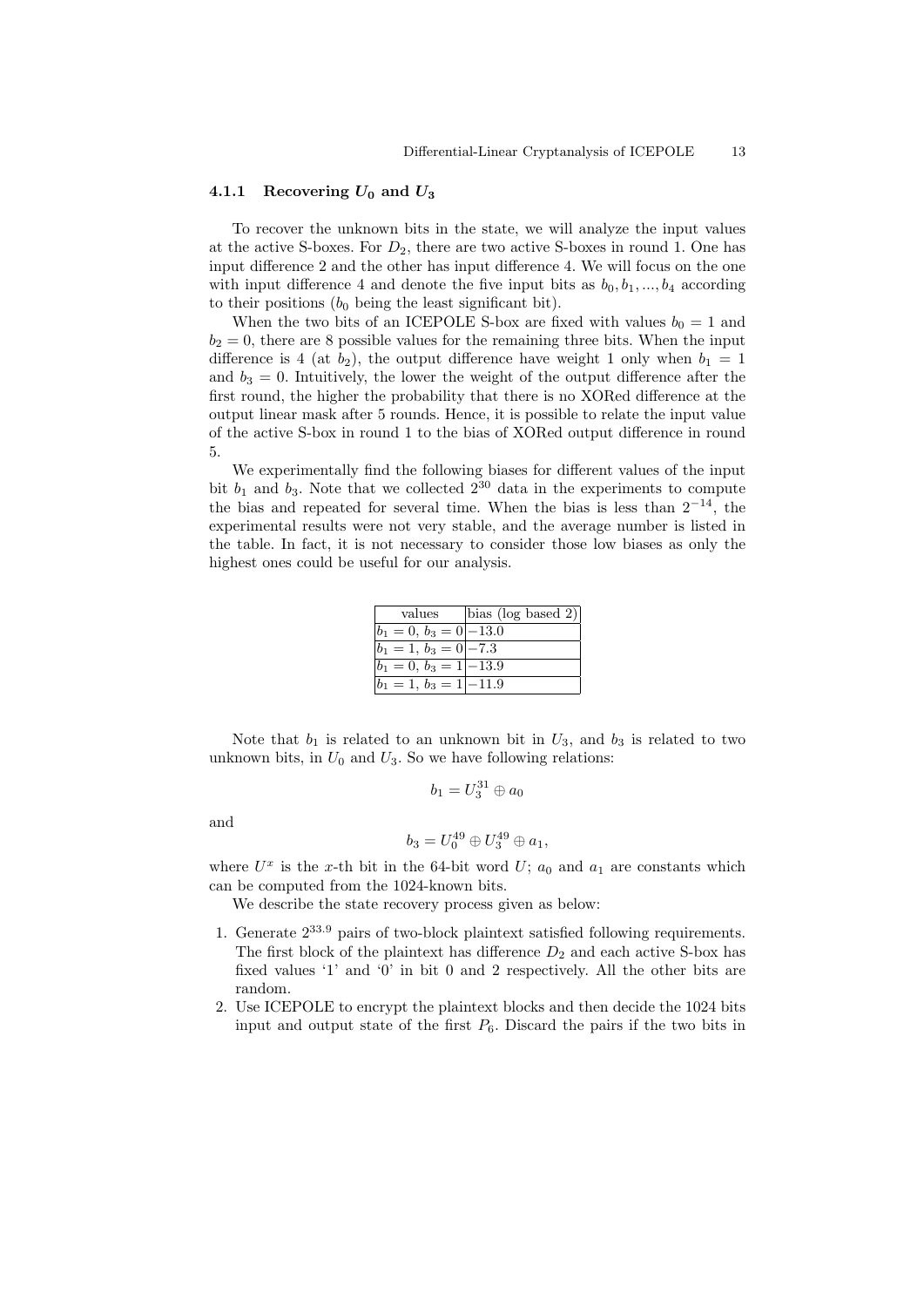round 5 output in the linear characteristic  $L_1$  left rotated 33 bits cannot be recovered. There are  $2^{21}$  pairs left. Then compute the bit at position  $S[1][1][33]$  of the output of round 5 using the recovered bits from round 6.

- 3. If the two bits at the position  $S[1][1][33]$  are the same, we compute the values of  $a_0$  and  $a_1$  according to the input and increase the counter for the value of  $(a_0, a_1)$  by 1.
- 4. Suppose the largest counter of  $(a_0, a_1)$  takes value  $a_0 = v_0$  and  $a_1 = v_1$ , we guess that  $U_3^{31} = v_0 \oplus 1$  and  $U_0^{49} \oplus U_3^{49} = v_1$ .
- 5. By rotating the differential-linear characteristic for the other 63 bits, we can recover the two 64-bit unknown words  $U_0$  and  $U_3$ .

The success probability of this scheme is equivalent to the probability that a random variable  $X \sim N(n(1/2 + 2^{-7.3}), n(1/2 + 2^{-7.3})(1/2 - 2^{-7.3}))$  has value greater than the random variable  $Y \sim N(n(1/2 + 2^{-11.9}), n(1/2 + 2^{-11.9})(1/2 (2^{-11.9})$ ). When  $n = 2^{19}$ , the probability is almost 1. Since we have  $2^{21}$  pairs of input, each of the four choices of  $b_0$  and  $b_1$  will be around  $2^{19}$  pairs.

We remark that here the probability is high enough such that even if the experiment is repeated for 64 times, the success probability is still close to 1.

### 4.1.2 Recovering  $U_2$

Assuming that  $U_0$  and  $U_3$  have been recovered correctly, we can use similar method to recover  $U_2$ . In this case, we use  $D_1$  and  $L_2$  left rotated by 58 bits as the differential-linear characteristic.

The difference of state before the first round S-box for  $D_1$  is given in the Table 6.

| $\begin{array}{ll} 0 \text{x0 } 0 \text{x0} & 0 \text{x0 } 0 \text{x0 } 0 \text{x0} \\ 0 \text{x0 } 0 \text{x4} & 0 \text{x0 } 0 \text{x0 } 0 \text{x0} \\ 0 \text{x0 } 0 \text{x200000 } 0 \text{x0 } 0 \text{x0 } 0 \text{x0} \\ 0 \text{x0 } 0 \text{x0} & 0 \text{x0 } 0 \text{x0 } 0 \text{x0} \end{array}$ |  |  |
|------------------------------------------------------------------------------------------------------------------------------------------------------------------------------------------------------------------------------------------------------------------------------------------------------------------|--|--|
|                                                                                                                                                                                                                                                                                                                  |  |  |
|                                                                                                                                                                                                                                                                                                                  |  |  |
|                                                                                                                                                                                                                                                                                                                  |  |  |

**Table 6.** The difference of state before the first S-box in  $D_1$ .

*Fixed bits:* With the knowledge of  $U_0$  and  $U_3$ , we fix bit 0, 2, 3 with the values (1, 0, 0) respectively for the active S-box at the second row. This is to ensure the output difference of this active S-box has weight exactly 1. And we fix bit 0, 4 with the values (1, 1) for the active S-box at the third row. Then, the weight of output difference can be distinguished from the input value of bit 2, which is denoted as  $b_2$ .

We experimentally find the following biases for  $b_2$  after 5 rounds. The biases are based on the difference of the output bit at position  $S[3][1][58]$ .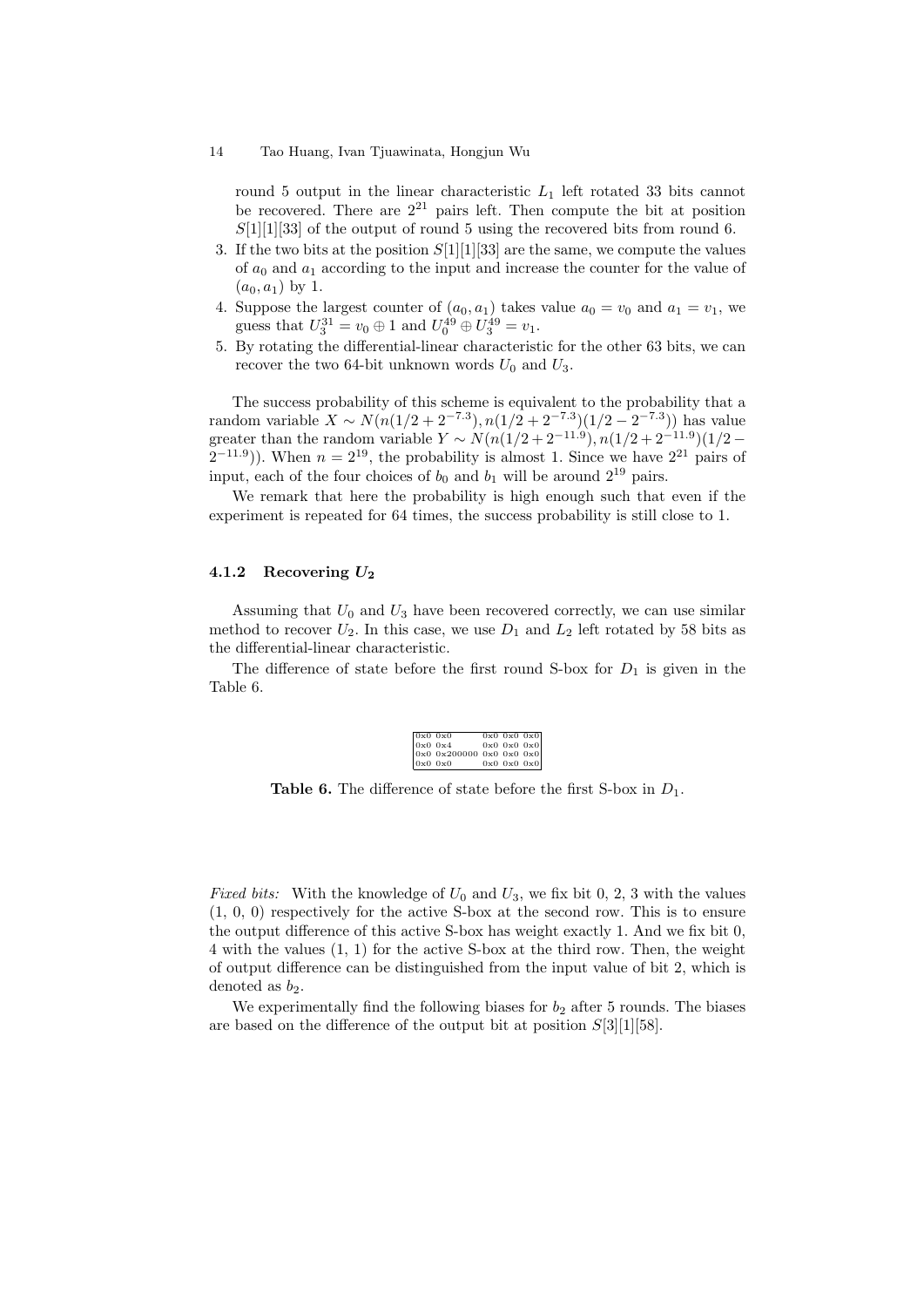|                | $\sqrt{\text{values}}$ bias (log based 2) |
|----------------|-------------------------------------------|
| $ b_2=0 -11.0$ |                                           |
| $ b_2=1$       | $-15.4$                                   |

From the active S-box at the third round, it is possible to find following relation:

$$
b_2 = U_2^{24} \oplus a,
$$

where the constant  $a$  can be computed from the known input bits. The state recovery process process:

- 1. Generate  $2^{36.7}$  pairs of two-block plaintext satisfying following requirements. The first block of the plaintext has difference  $D_1$  and each active S-box has fixed values according to the above paragraph. All the other bits are random.
- 2. Use ICEPOLE to encrypt the plaintext blocks and then decide the 1024 bits input and output state of the first  $P_6$ . Discard the pairs if the two bits in the linear relation (according to  $L_2$  rotated by 58 bits) in the output of round  $5$  cannot be recovered. There are  $2^{25}$  pairs left. Then compute the bit at position  $S[3][1][58]$  of the output of round 5 using the recovered bits from round 6.
- 3. If the two bits at the position  $S[3][1][58]$  are the same, we compute the value of a according to the input and increase the counter for that value by 1.
- 4. Suppose the largest counter of a take value  $a = v$ , we guess that  $U_1^0 = v$ .
- 5. By rotating the differential-linear characteristic for the other 63 bits, we can recover the 64-bit unknown word  $U_1$ .

The estimated success probability is 99.6% for each bit.

### 4.1.3 Recovering  $U_1$

At this stage, we assume that  $U_0$ ,  $U_2$  and  $U_3$  have been recovered correctly. In this case, we select  $D_3$  and  $L_2$  left rotated by 35 bits as the differential-linear characteristic.

The differential of state before the first round S-box for  $D_3$  is given in the Table 7.

| 0x0           |             | $0x0$ $0x80000000000000$ $0x0$ $0x0$ |             |
|---------------|-------------|--------------------------------------|-------------|
| 0x80000000000 |             |                                      | $0x0$ $0x0$ |
| 0x0           | $0x0$ $0x0$ |                                      | $0x0$ $0x0$ |
| 0x0           | $0x0$ $0x0$ |                                      | $0x0$ $0x0$ |

**Table 7.** The differential of state before the first S-box in  $D_3$ .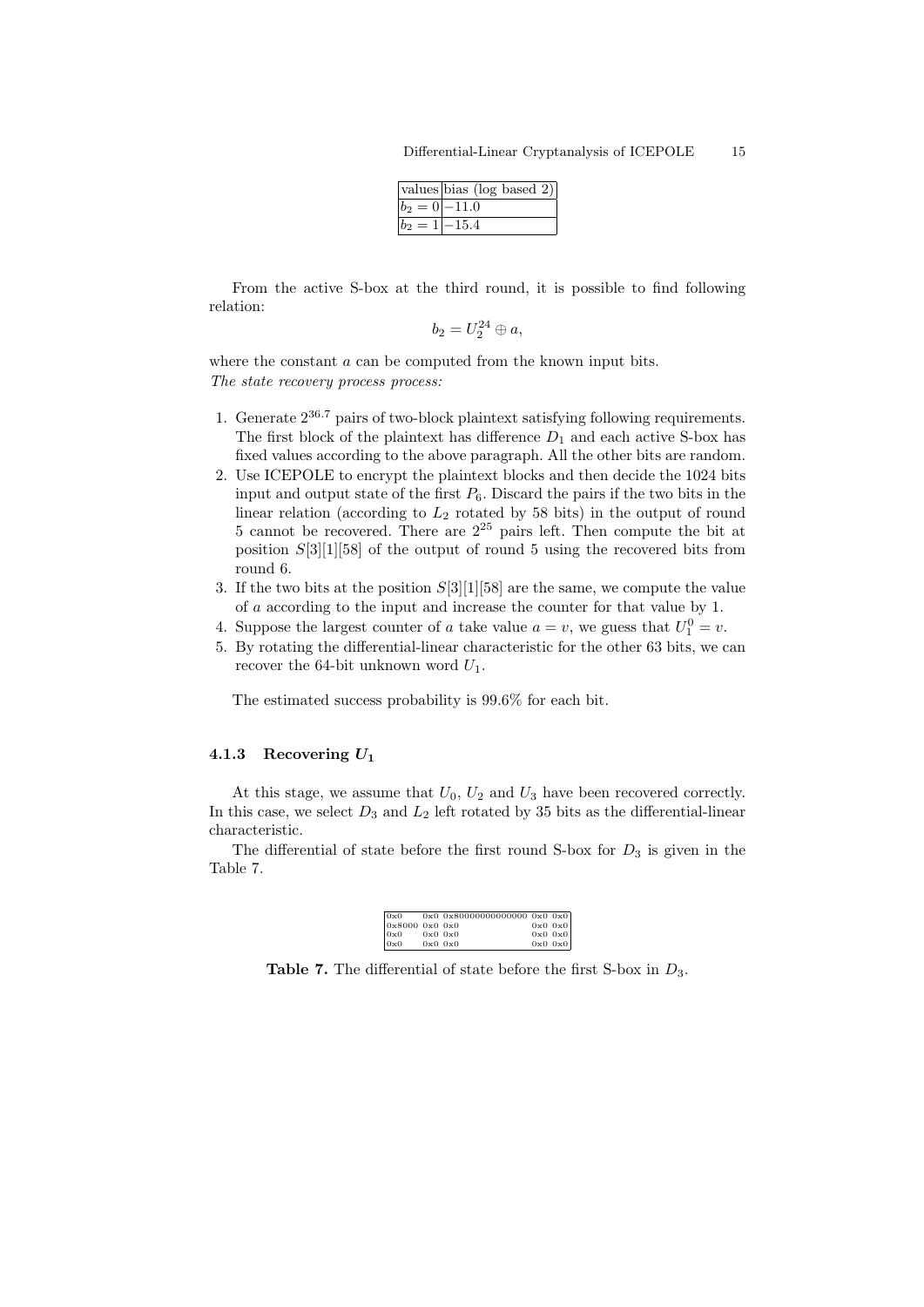*Fixed bits:* We fix bit 1, 2, 4 with the values  $(1, 0, 1)$  for the active S-box at the first row. It is to ensure that the weight of output difference of this active S-box is determined by the value of input bit 3 which is denoted as  $b_{0,3}$ . And we fix bit  $0, 2, 3, 4$  with the values  $(0, 1, 1, 1)$  for the active S-box at the second row. It is to ensure that the weight of output difference is determined by the value of input bit 1 which is denoted as  $b_{1,1}$ .

The  $b_{0,3}$  and  $b_{1,1}$  are related to the unknown bits:

$$
b_{0,3} = a_0 \oplus U_1^{12}
$$
  

$$
b_{1,1} = a_1 \oplus U_1^{13}
$$

where  $a_0$  and  $a_1$  are constants which can be computed from the known input.

We experimentally find the following biases for different values of the input bit  $b_{0,3}$  and  $b_{1,1}$ . The biases are base on the difference of the output bit at position  $S[3][1][35]$ .

| values                         | bias (log based 2) |
|--------------------------------|--------------------|
| $ b_{0,3}=0, b_{1,1}=0 -11.2$  |                    |
| $ b_{0,3}=1, b_{1,1}=0 -15.2$  |                    |
| $ b_{0,3}=0, b_{1,1}=1 $ -16.4 |                    |
| $ b_{0,3}=1, b_{1,1}=1 -14.8$  |                    |

We remark that the biases other than the first row in above table may not be very accurate considering the small bias.

The state recovery process process:

- 1. Generate 237.<sup>7</sup> pairs of two-block plaintext satisfied following requirements. The first block of the plaintext has difference  $D_3$  and each active S-box has fixed values according to the above paragraph. All the other bits are random.
- 2. Use ICEPOLE to encrypt the plaintext blocks and then decide the 1024 bits input and output state of the first  $P_6$ . Discard those pairs if the two bits in the linear relation (according to  $L_2$  rotated by 35 bits) in the output of round 5 cannot be recovered. There are  $2^{26}$  pairs left. Then compute the bit at position S[3][1][35] of the output of round 5 using the recovered bits from round 6.
- 3. If the two bits at the position  $S[3][1][35]$  are the same, we compute the value of  $a_0$  and  $a_1$  according to the input and increase the counter for  $(a_0, a_1)$  by 1.
- 4. Suppose the largest counter of  $(a_0, a_1)$  take value  $a_0 = v_0$  and  $a_1 = v_1$ , we guess that  $U_1^{12} = v_0$  and  $U_1^{13} = v_1$ .
- 5. By rotating the differential-linear characteristic for the other 31 even bits less than 64, we can recover the 64-bit unknown word  $U_1$ .

Note that in each rotation of the differential-linear characteristic, we are able to recover two consecutive bits, so we only need to test 32 rotations to recover the 64-bit  $U_1$ . The estimated success probability is 98.7% for each bit.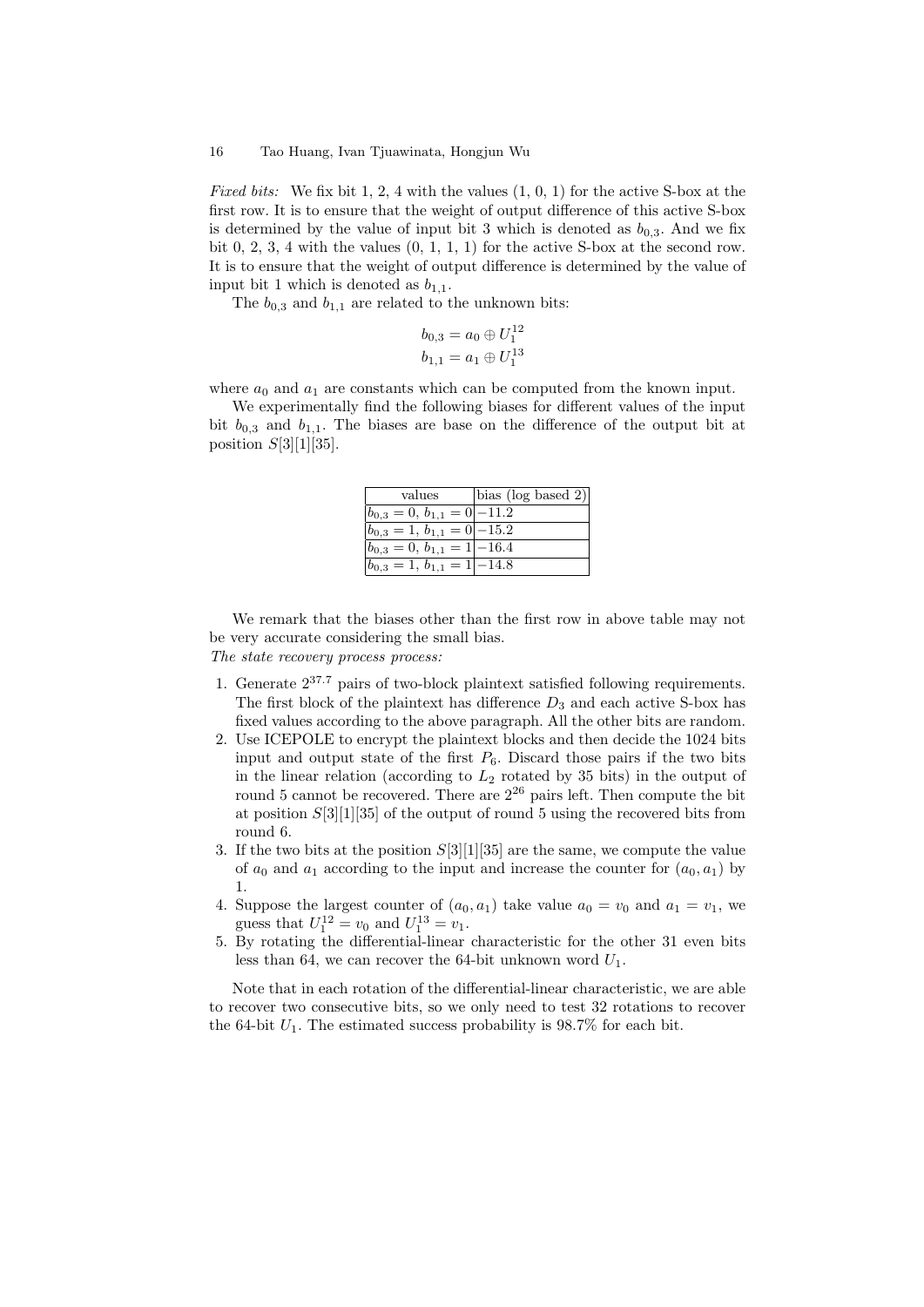#### 4.1.4 Correcting the recovered state

In the previous state recovery attack, only the first 128 bits can be correctly recovered with probability almost 1. For the other 128 bits, although the success probability is around 99%, it is still possible that the state we recovered has some error bits. Whether the state is correct can be easily verified by encrypting some new messages and compare the ciphertext.

We can correct up to 7 error bits with relatively low complexity. To correct  $i$  error bits is to choose any i bits from the 128 bits and flip the values. Then test whether the modified unknown state is correct.

Suppose that for the 128 bits  $U_1$  and  $U_2$ , the probability that each bit is correct is 0.99, we can compute the probability that the number of error bits is less than 8 as

$$
\sum_{i=0}^{7} {128 \choose i} \times .99^{128-i} \times .01^i = 0.99995.
$$

The total number of encryptions to correct up to 7 error bits is  $2^{37.5}$ , which is negligible to the whole attack.

### 4.1.5 Summary of the attack

The data complexity is:

- $U_0$  and  $U_3$ :  $2 \times 2 \times 2^{33.9} \times 2^6$ . We multiply  $2^{33.9}$  by 2 two times due to the fact that we use 233.<sup>9</sup> pairs of 2-blocks plaintext.
- $U_2$ :  $2 \times 2 \times 2^{36.7} \times 2^6$
- $U_1$ :  $2 \times 2 \times 2^{37.7} \times 2^5$
- Total: 245.<sup>8</sup>

The time complexity is the 245.<sup>8</sup> encryptions of the one block plaintext and the possible  $2^{37.5}$  encryptions for correction.

The memory cost is mainly on the storage of some counters, which is negligible.

The success rate of this attack is close to 1, and can be adjusted through the number of input messages.

### 4.2 State recovery attack on ICEPOLE–256a

In the case of ICEPOLE–256a, there are 320 unknown bits in the input and output states in the encryption of a block. In addition to the  $U_0$  to  $U_3$  in the previous subsection, we use  $U_4$  to denote the unknown 64-bit word  $S[3][3]$ .

Different from the ICEPOLE–128 and ICEPOLE–128a, in the last row of the output in ICEPOEL–256a, there are only 3 known bits instead of 4 known bits. Consequently, it is impossible to recover the input bits given the output bits for that row. To deal with this issue, we have to consider the linear relation of the input mask of the S-box. When the value of the input mask is less than 8, the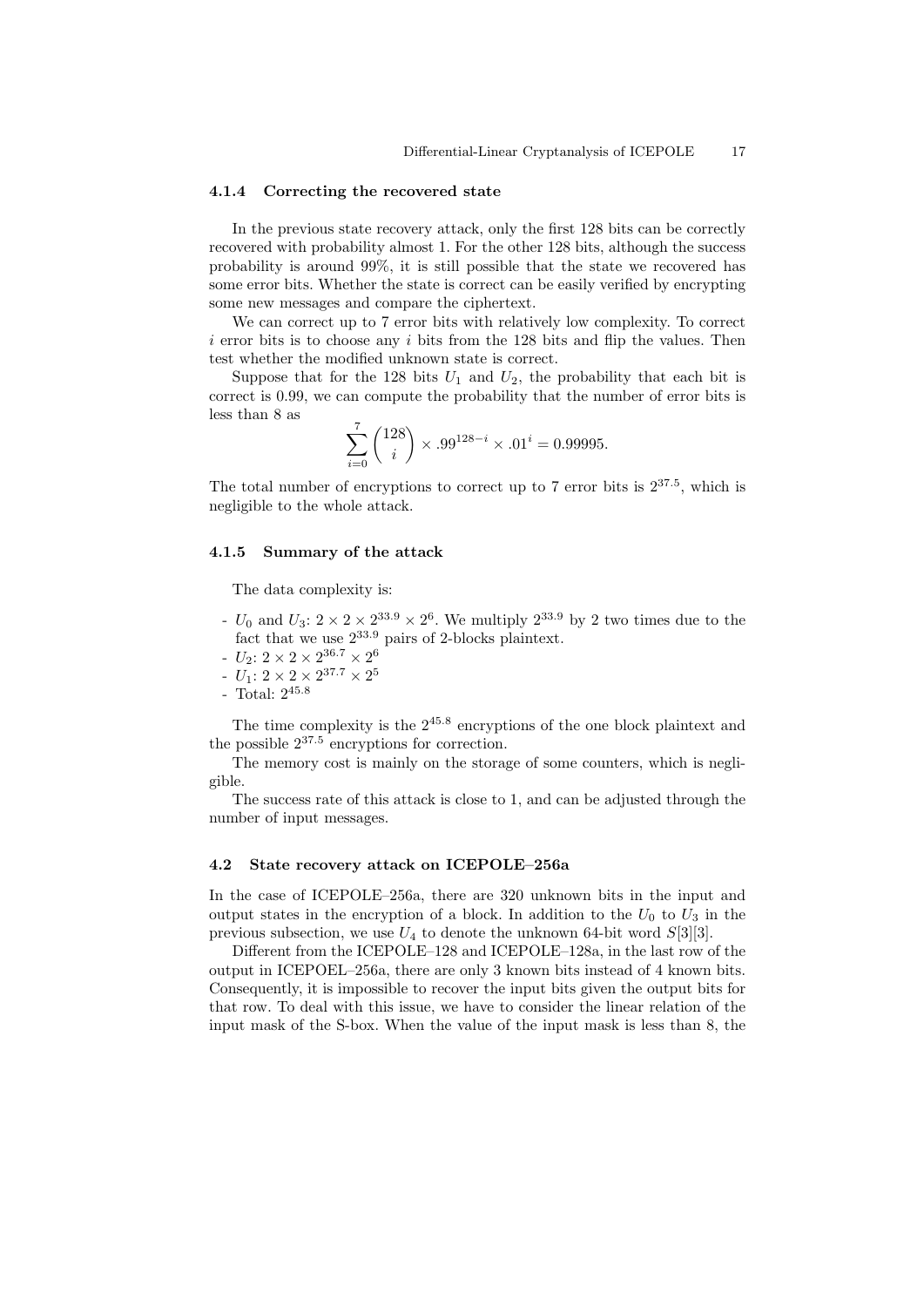largest bias is 3/16, but if the value of the input mask is 8, the largest bias is 1/16.

For  $L_1$ , there are two mask bits placed in the last row, one is 4 and the other is 8. From the Piling-Up Lemma [11], the bias is  $2^{-5.4}$ .

For  $L_2$ , there are three mask bits placed in the last row, 2, 4, and 8. By Piling up Lemma, the bias is  $2^{-6.8}$ .

To increase the bias of the last row, we introduce another linear characteristic  $L<sub>3</sub>$  (Table 4.2), which has only 1 bit in the last row of the input mask of round 6 S-box.

| (a) input linear mask |
|-----------------------|
|-----------------------|

| 0x0                                                                         |             |               |     |  |               |                              | 0x82000000000 0x400000000000000 |  |  |  |  |
|-----------------------------------------------------------------------------|-------------|---------------|-----|--|---------------|------------------------------|---------------------------------|--|--|--|--|
| 0x410000000000000 0x0                                                       |             |               |     |  | 0x80000000000 | 0x20000                      | 0x2000000000                    |  |  |  |  |
| $0 \times 400000000000000$ $0 \times 100000000000000$ $0 \times 2000000000$ |             |               |     |  |               | 0x80000020000 0x0            |                                 |  |  |  |  |
| 0x410000000000000 0x0                                                       |             |               |     |  |               |                              | 0x80000000000                   |  |  |  |  |
|                                                                             |             |               |     |  |               |                              |                                 |  |  |  |  |
|                                                                             |             |               |     |  |               |                              |                                 |  |  |  |  |
| (b) output linear mask                                                      |             |               |     |  |               |                              |                                 |  |  |  |  |
|                                                                             | 0x4000000x0 |               | 0x0 |  |               | 0x80000000000 0x200000000000 |                                 |  |  |  |  |
|                                                                             | 0x8000      | 0x4           | 0x0 |  | 0x0           | 0x0                          |                                 |  |  |  |  |
|                                                                             |             |               |     |  |               |                              |                                 |  |  |  |  |
|                                                                             | 0x8         | 0x200000000x0 |     |  | 0x0           | 0x100000000000               |                                 |  |  |  |  |

 $\begin{array}{ccc} 0 \times 0 & 0 \times 0 & 0 \times 20000000000 & 0 \times 0 & 0 \times 0 \end{array}$ 

Table 8. The linear characteristic 3, assuming S-boxes are identical mappings

For  $L_3$ , the bias is 3/16 and the probability to recover other bits is  $2^{-9.6}$ .

To recover the  $U_4$ , we use the differential characteristic  $D_2$  with linear characteristic  $L_1$  left rotated 33 bits, same as the recovery of  $U_0$  and  $U_3$ . Since the value of  $S[3][2]$  is not known, we will only fix the active bits in  $S[3][0]$ , setting it to 1.

We will find the value of bit 2 in the input of active S-box related to  $S[3][1]$ with difference 0x400. We denote this bit  $b_{3,2}$ , and we have  $b_{3,2} = a \oplus U_4^{33}$ , where  $\boldsymbol{a}$  is a constant from the known input.

We experimentally find the following biases for the input bit values  $b_{3,2}$  after 5 rounds. The biases are base on the difference of the output bit at position  $S[1][1][33]$ .

|                   | values $\vert$ bias (log based 2) |
|-------------------|-----------------------------------|
| $ b_{3,2}=0 -9.2$ |                                   |
|                   | $ b_{3,2}=1 $ – 15.3 (negative)   |

Considering the linear relation of this XORed value to the 4 bits in the two output states, the bias of the XORed difference of the 4 bits becomes  $2^{-18}$  by Piling up lemma. To ensure the high probability of correctly guessing the value, we need around  $2^{40}$  pairs of two-block plaintext. The total data needed is around  $2^{58.7}$ .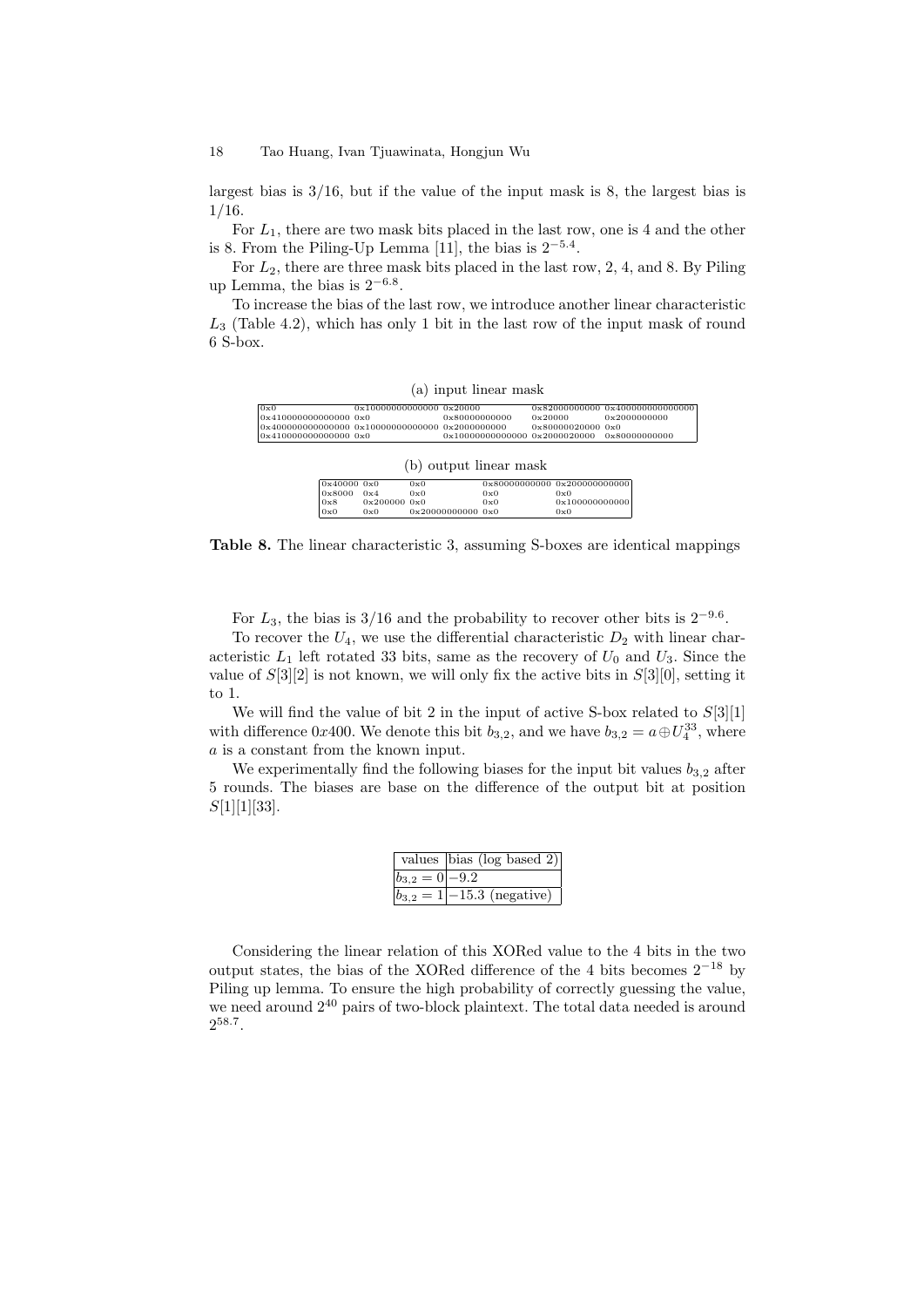Next, the complexity of recovering the other unknown words need to be amended. We omit the similar attack process and discuss the estimated complexities here.

For  $U_0$  and  $U_3$ , the increased bias is 2<sup>-8.8</sup> which needs to be compensated by around 217.<sup>6</sup> additional messages. Furthermore, some of the bits from the S-box layer in round 6 can directly be recovered from the linear relation, hence increasing the success probability by a factor of  $2<sup>4</sup>$ . The total effect is the data complexity becomes 255.<sup>5</sup> .

For  $U_2$ ,  $D_1$  with  $L_3$  left rotated 13 bits will be used and for  $U_1$ ,  $D_3$  with  $L_1$  left rotated 2 bits will be used. The increased bias is roughly  $2^{-2.8}$  for both cases (including the increased 5-round bias). And the decreased probability for recovering the values before round 6 S-box has a factor  $2^{-7.5}$ . Therefore, the total data complexity for recovering each bit is increased by  $2^{13.1}$ , which is  $2^{57.8}$ .

Therefore, the total data complexity of the state recovery attack for ICEPOLE–256a is estimated to be  $2^{59.8}$ , which is less than the constraint  $2^{62}$ .

### 4.3 Implications of the state recovery attacks

For ICEPOLE–128, the state recovery attack implies the failure of encryption security if both the nonce and the secret message number are reused. When an adversary has the full knowledge of a state, he can invert the cipher until the secret message number is injected. Thus, the adversary can decrypt arbitrary plaintext blocks. It also implies a forgery attack on the authentication of plaintext and associated data since the valid tag for any modified associated data or plaintext block can be computed. Since both the key and secret message number are unknown, the adversary cannot recover the key.

For ICEPOLE–128a and ICEPOLE–256a, the state recovery attack implies the whole security is broken if the nonce is reused. The initialization of ICEPOLE–128a is invertible, so the adversary can directly recover the secret key from the known state. Then both the encryption and authentication are insecure.

Summary of the security of ICEPOLE under our analysis when nonce is reused is given in Table 9.

|                                               |     | ICEPOLE-128 ICEPOLE-128a ICEPOLE-256a |    |
|-----------------------------------------------|-----|---------------------------------------|----|
| confidentiality for the plaintext             | 46  |                                       | 60 |
| confidentiality for the secret message number | 128 |                                       |    |
| integrity for the plaintext                   | 46  | 46                                    | 60 |
| integrity for the associated data             | 46  | 46                                    | 60 |
| integrity for the secret message number       | 46  |                                       | -  |
| integrity for the public message number       | 46  | 46                                    | 60 |

Table 9. Number of bits of security when nonce and secret message number can be reused.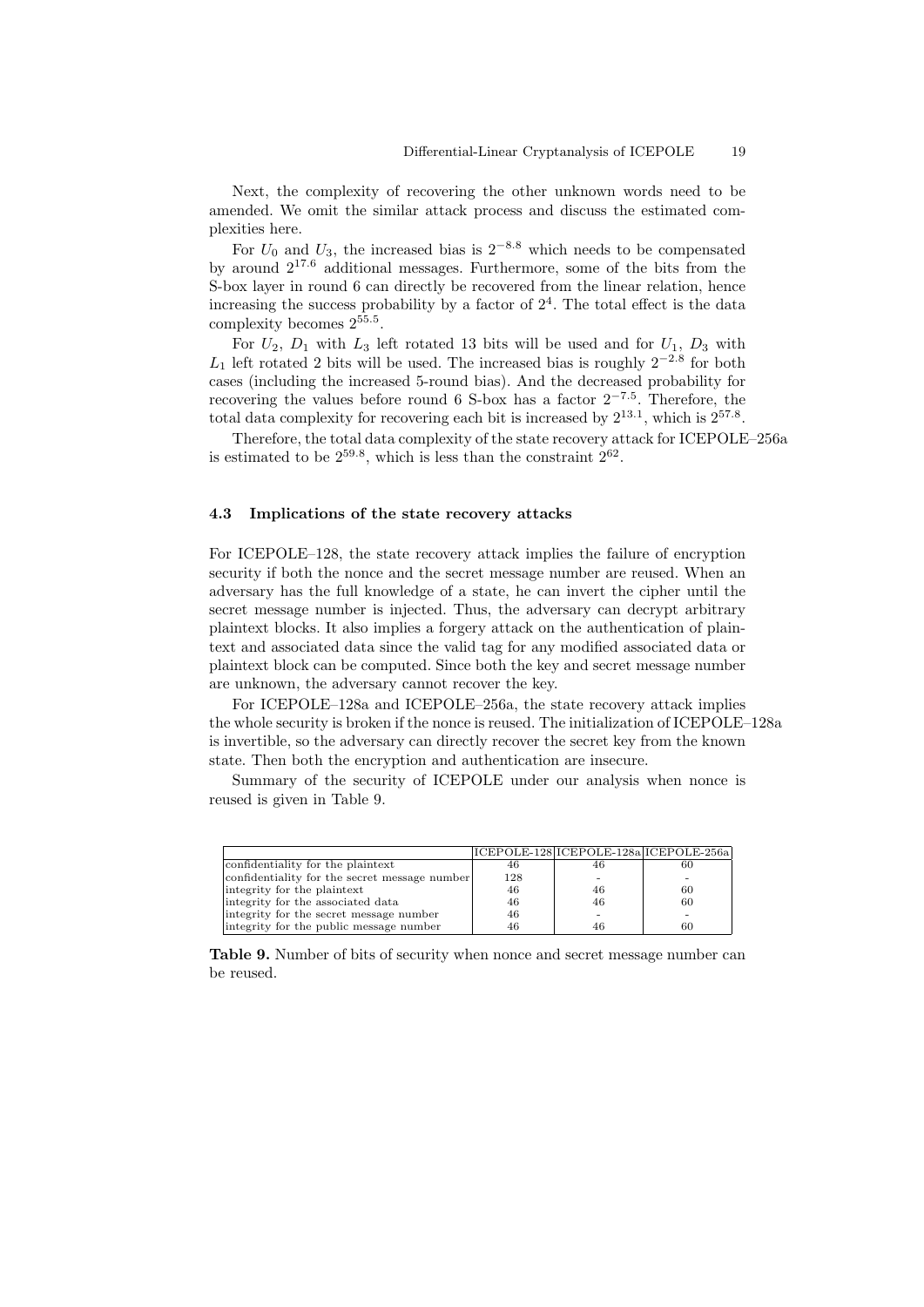### 5 Experimental Results

We experimentally verified the state recovery attack on ICEPOLE–128a. And we managed to recover the 256 unknown bits practically. The experiments used the state after the initialization with all zeros IV and key. The unknowns states are:

 $U_0 = 0x1e7aed5bfaeb535f$  $U_1 = 0xe0dcc6422595e5ba$  $U_2 = 0x892b f 76586876c23$  $U_3 = 0x8b2ef3bf50e902f6$ 

To recover  $U_0$  and  $U_3$ , we run the attack in Sect. 4.1.1 on a server with 64  $\frac{1}{2}$  cores (AMD Opteron $\frac{1}{2}$ ). Processor 6276). Instead of checking the constants from input, we used an equivalent method: directly extract the input bits of the active S-box in the first round, and decide whether they are the estimated ones. The number of plaintext pairs we used is  $2^{34}$  for each bit. The attacks takes 15.3 hours and all the 128 bits recovered are correct.

To recover  $U_2$ , we run the attack in Sect. 4.1.2 on the server. The number of plaintext pairs we used is  $2^{37}$  for each bit. The attacks takes 3.5 days and all the bits are correct.

To recover  $U_1$ , we run the attack in Sect. 4.1.3 on the server. The number of plaintext pairs we used is  $2^{38}$  for each bit. The attacks takes 3.5 days and there is one error bit.

Since the number of error bits is very small, the experiments show that our state recovery attack indeed works for ICEPOLE–128a.

### 6 Conclusion

In this paper, we analyzed the security of the ICEPOLE family of authenticated ciphers using the differential-linear cryptanalysis when nonce is misused. ICE-POLE is strong against differential cryptanalysis since only part of the input difference is affected by message in the attack (so the best differential attack against the permutation cannot be applied to break ICEPOLE); and ICEPOLE is strong against linear cryptanalysis since only part of the input and output of the permutation are known in the attack (so the best linear attack against the permutation cannot be applied to break ICEPOLE). We successfully developed the differential-linear cryptanalysis against ICEPOLE by bypassing the input/output constraints of ICEPOLE. Our attacks show that the states of all the ICEPOLE variants can be recovered, and the secret key of ICEPOLE–128a and ICEPOLE–256a can also be recovered. The security claims of ICEPOLE do not hold under the nonce misuse circumstances.

From the attacks against ICEPOLE, the lesson we learned is that when we are designing a strong cipher based on a permutation, it is better to consider the best attacks against the permutation in which the input/output can affect the whole state. Furthermore, if the performance of a cipher is improved by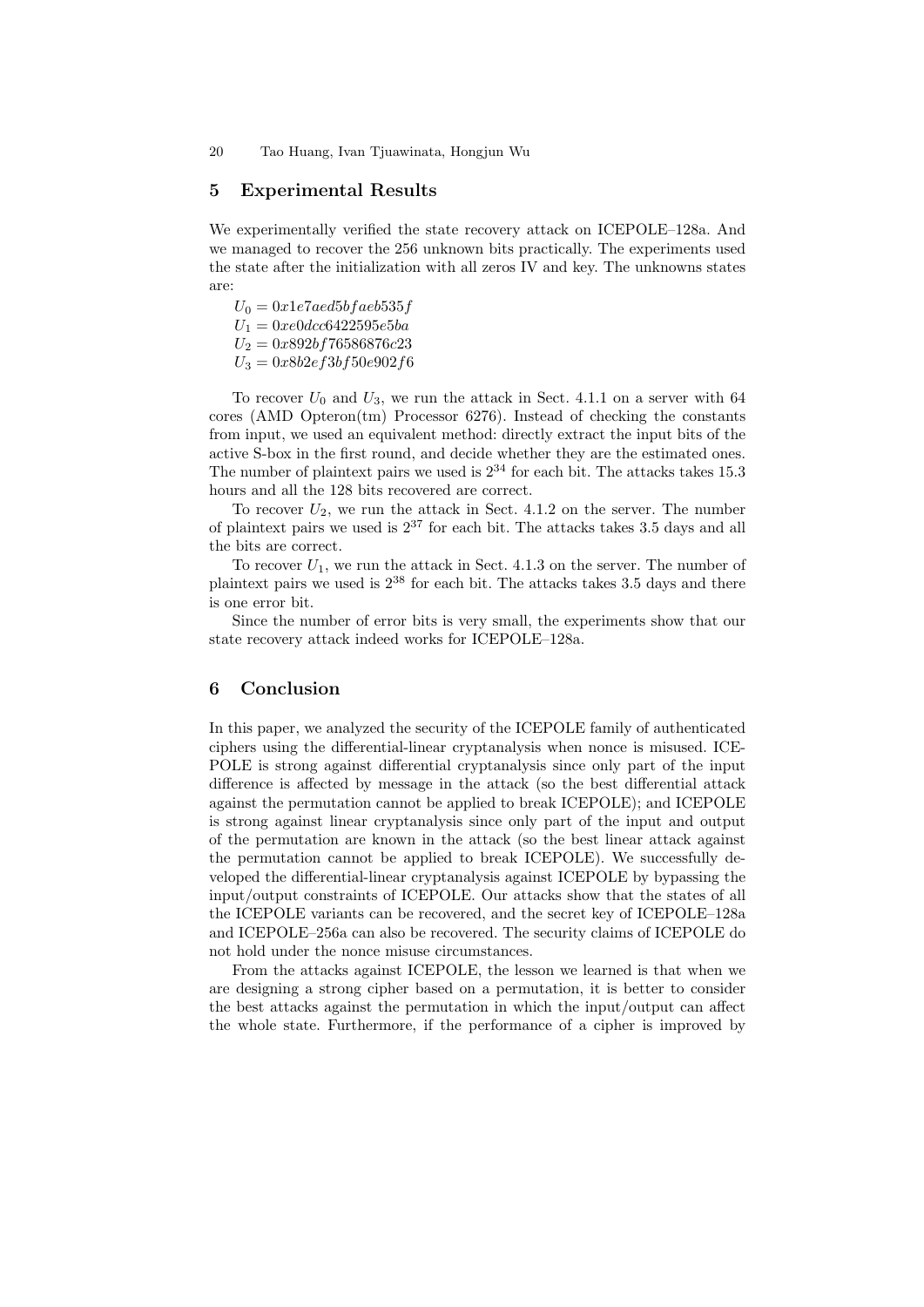considering input/output constraints, the designers should analyze whether the input/output constraints could be bypassed in the attacks.

# References

- 1. G. Bertoni, J. Daemen, M. Peeters, and G. Van Assche. Keccak Sponge Function Family Main Document. Submission to NIST (Round 2), 2009.
- 2. G. Bertoni, J. Daemen, M. Peeters, and G. Van Assche. Duplexing the sponge: Single-pass authenticated encryption and other applications. In A. Miri and S. Vaudenay, editors, Selected Areas in Cryptography, volume 7118 of Lecture Notes in Computer Science, pages 320–337. Springer Berlin Heidelberg, 2012.
- 3. E. Biham, O. Dunkelman, and N. Keller. Enhancing Differential-Linear Cryptanalysis. In Y. Zheng, editor, Advances in Cryptology–ASIACRYPT 2002, volume 2501 of Lecture Notes in Computer Science, pages 254–266. Springer Berlin Heidelberg, 2002.
- 4. E. Biham, O. Dunkelman, and N. Keller. Differential-Linear Cryptanalysis of Serpent. In T. Johansson, editor, Fast Software Encryption, volume 2887 of Lecture Notes in Computer Science, pages 9–21. Springer Berlin Heidelberg, 2003.
- 5. E. Biham and A. Shamir. Differential Cryptanalysis of DES-like Cryptosystems. Journal of Cryptology, 4(1):3–72, 1991.
- 6. C. Blondeau, G. Leander, and K. Nyberg. Differential-Linear Cryptanalysis Revisited. In Fast Software Encryption–FSE 2014. Springer, 2014.
- 7. O. Dunkelman, S. Indesteege, and N. Keller. A Differential-Linear Attack on 12- Round Serpent. In D. Chowdhury, V. Rijmen, and A. Das, editors, Progress in Cryptology - INDOCRYPT 2008, volume 5365 of Lecture Notes in Computer Science, pages 308–321. Springer Berlin Heidelberg, 2008.
- 8. O. Dunkelman and N. Keller. Cryptanalysis of ctc2. In M. Fischlin, editor, Topics in Cryptology CT–RSA 2009, volume 5473 of Lecture Notes in Computer Science, pages 226–239. Springer Berlin Heidelberg, 2009.
- 9. S. Langford and M. Hellman. Differential-Linear Cryptanalysis. In Y. Desmedt, editor, Advances in Cryptology–CRYPTO 1994, volume 839 of Lecture Notes in Computer Science, pages 17–25. Springer Berlin Heidelberg, 1994.
- 10. J. Lu. A Methodology for Differential-Linear Cryptanalysis and Its Applications. In A. Canteaut, editor, Fast Software Encryption, volume 7549 of Lecture Notes in Computer Science, pages 69–89. Springer Berlin Heidelberg, 2012.
- 11. M. Matsui. Linear Cryptanalysis Method for DES cipher. In Advances in Cryptology–EUROCRYPT'93, pages 386–397. Springer, 1994.
- 12. D. McGrew and J. Viega. The Galois/Counter Mode of Operation (GCM). http: //csrc.nist.gov/CryptoToolkit/modes/proposedmodes/gcm/gcm-spec.pdf.
- 13. P. Morawiecki. Nonce reuse in ICEPOLE. available from http://competitions. cr.yp.to/round1/icepole-misuse.html, Jul 2014.
- 14. P. Morawiecki, K. Gaj, E. Homsirikamol, K. Matusiewicz, J. Pieprzyk, M. Rogawski, M. Srebrny, and M. Wójcik. ICEPOLE v1. submission to CAESAR competition, available from http://competitions.cr.yp.to/round1/icepolev1.pdf.
- 15. P. Morawiecki, K. Gaj, E. Homsirikamol, K. Matusiewicz, J. Pieprzyk, M. Rogawski, M. Srebrny, and M. Wójcik. Icepole: High-speed, hardware-oriented authenticated encryption. In L. Batina and M. Robshaw, editors, Cryptographic Hardware and Embedded Systems, CHES 2014, volume 8731 of Lecture Notes in Computer Science, pages 392–413. Springer Berlin Heidelberg, 2014.